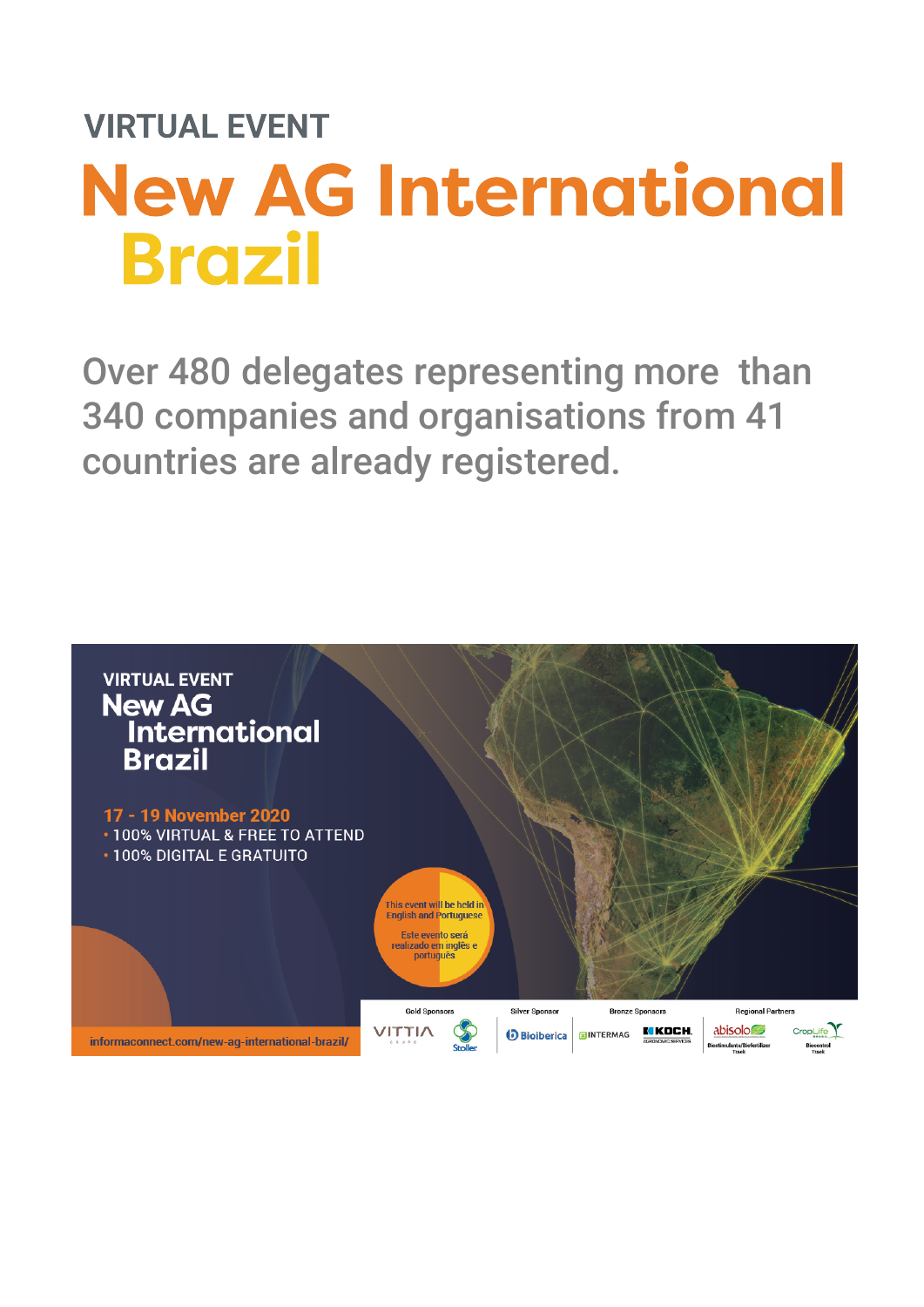#### > LIST OF COUNTRIES IN ATTENDANCE

| Argentina       | France    | Netherlands    |
|-----------------|-----------|----------------|
| Australia       | Germany   | Nigeria        |
| Austria         | Greece    | Peru           |
| <b>Belarus</b>  | Guatemala | Portugal       |
| Belgium         | Guyana    | South Africa   |
| <b>Brazil</b>   | India     | Spain          |
| <b>Bulgaria</b> | Indonesia | Switzerland    |
| Canada          | Ireland   | Thailand       |
| Chile           | Israel    | Ukraine        |
| China           | Japan     | United Kingdom |
| Colombia        | Jordan    | Uruguay        |
| Costa Rica      | Kenya     | <b>USA</b>     |
| Czech Republic  | Mexico    | Venezuela      |
| Ecuador         | Morocco   |                |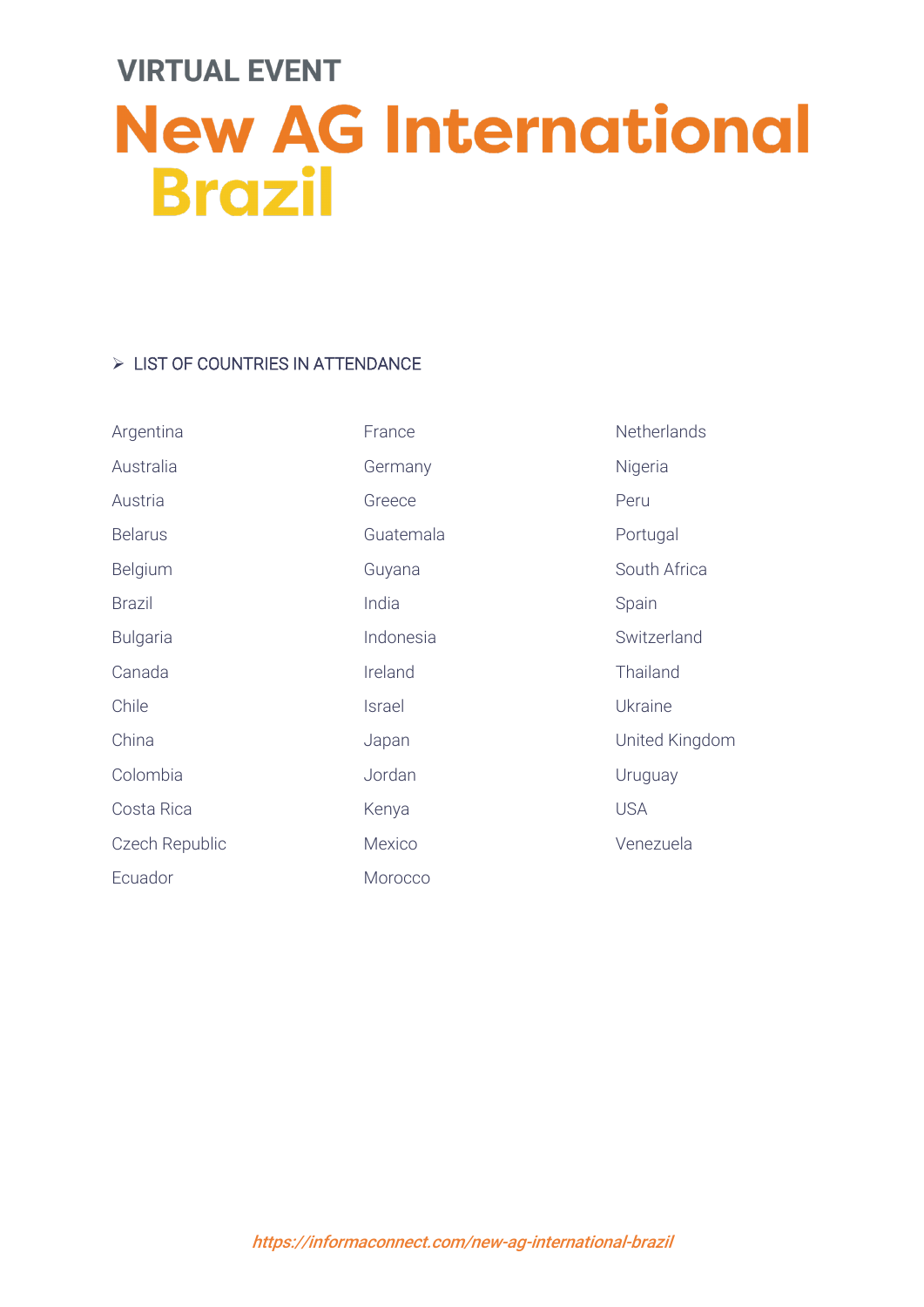#### $\triangleright$  LIST OF JOB TITLES

Account Manager

Advisor

Advogado

Agricultural Manager

Agriculture Consultant

Agriculture Engineering

Agrochemicals Business Manager

Agronomic Manager

Agronomist

Agrônomo

Agronomy

Agronomy Manager

Analista de Assuntos Regulatórios

Analista de Etiquetado

Analista de eventos

Analista de Projetos Assuntos Regulató

Analyst

Application Analyst

Area Manager

Asesor técnico

Asistente de Investigación

Assessor de Relações Institucionais

Assistant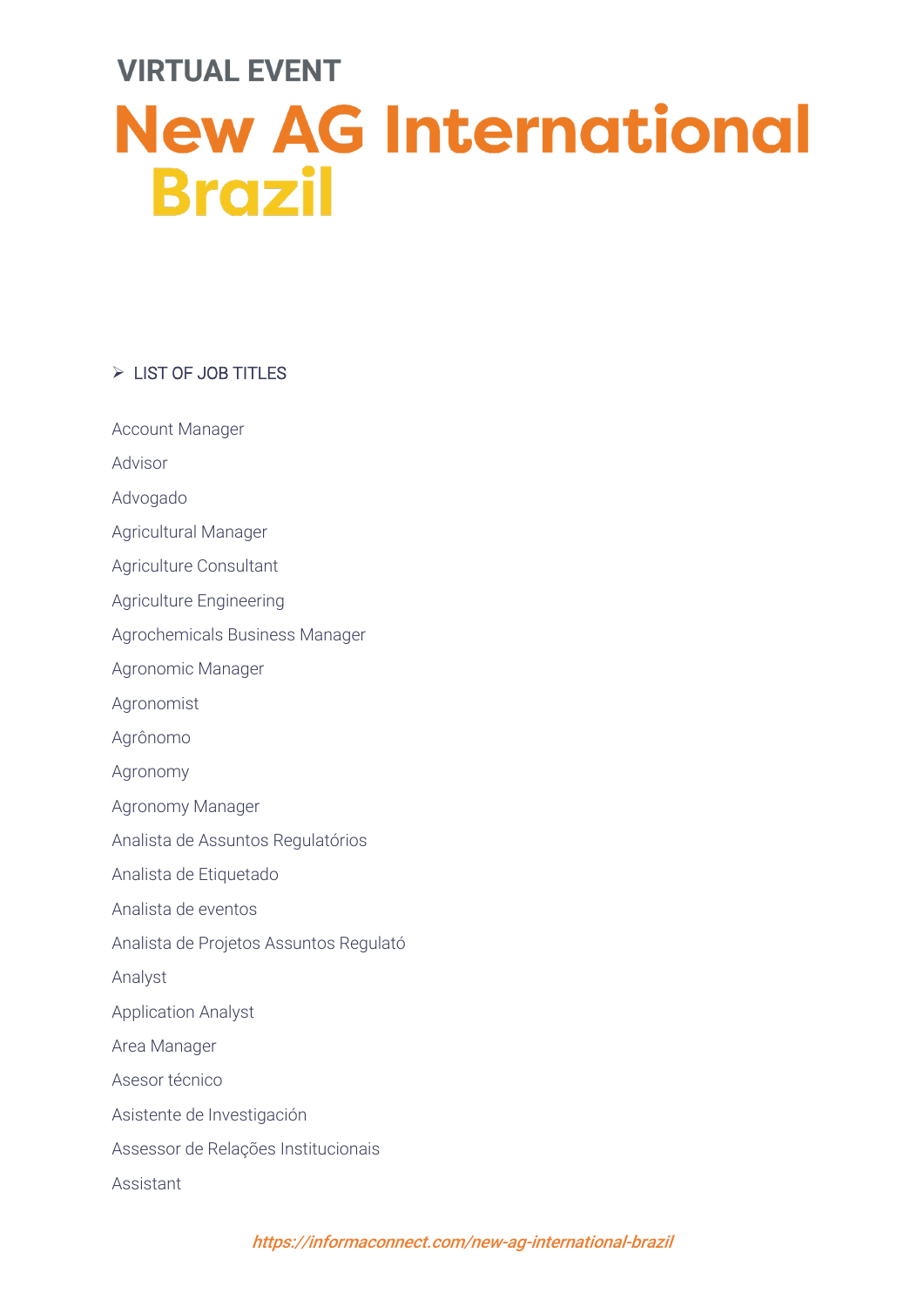Assistant professor

Assistente

Assistente Tecnico

AVP Agronomy Services

Biodefensive Manager

Bioprocess Engineer

BioRational Business Division Manager

BIORATIONAL CROP ENHANCEMENT MANAGER LAT

Biorational Scientific Manager

Biosolutions Researcher

**Biostimulantis** 

Brazil manager

BU Director

Business Consultant

Business Developer

Business Development

Business Development Consultant

Business Development Director

Business Development Manager

Business development manager LATAM

Business Director

Business Line Manager

Business Manager LATAM

Business Manager

Business Mgr Central America & Caribbean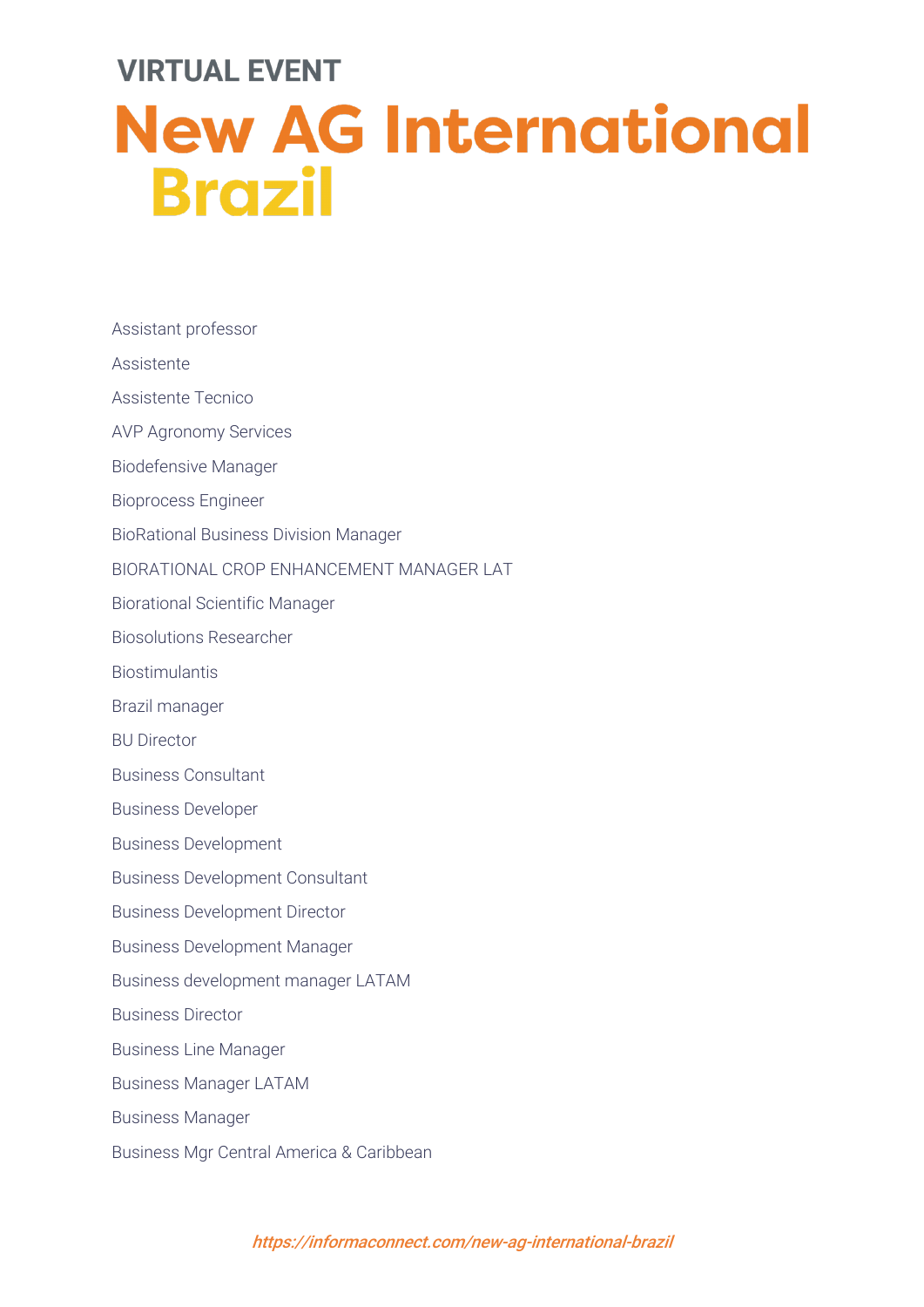Business owner CAO CBO CEO CEO & Founder CEO & Fundador CEO Bio Insumos Nativa Brasil Chemist Chief Commercial Officer Chief Editor Chief Managing Director Chief R&D Officer Commercial Director Commercial Manager Commercial Representative **Consultant Consulting** Consultor de Assuntos Regulatórios Consultor em fertilizantes Consultor Técnico Consultora Consultora de Inovacao Consultora Técnica Contract Management Coordenador de Pesquisa e Desenvolviment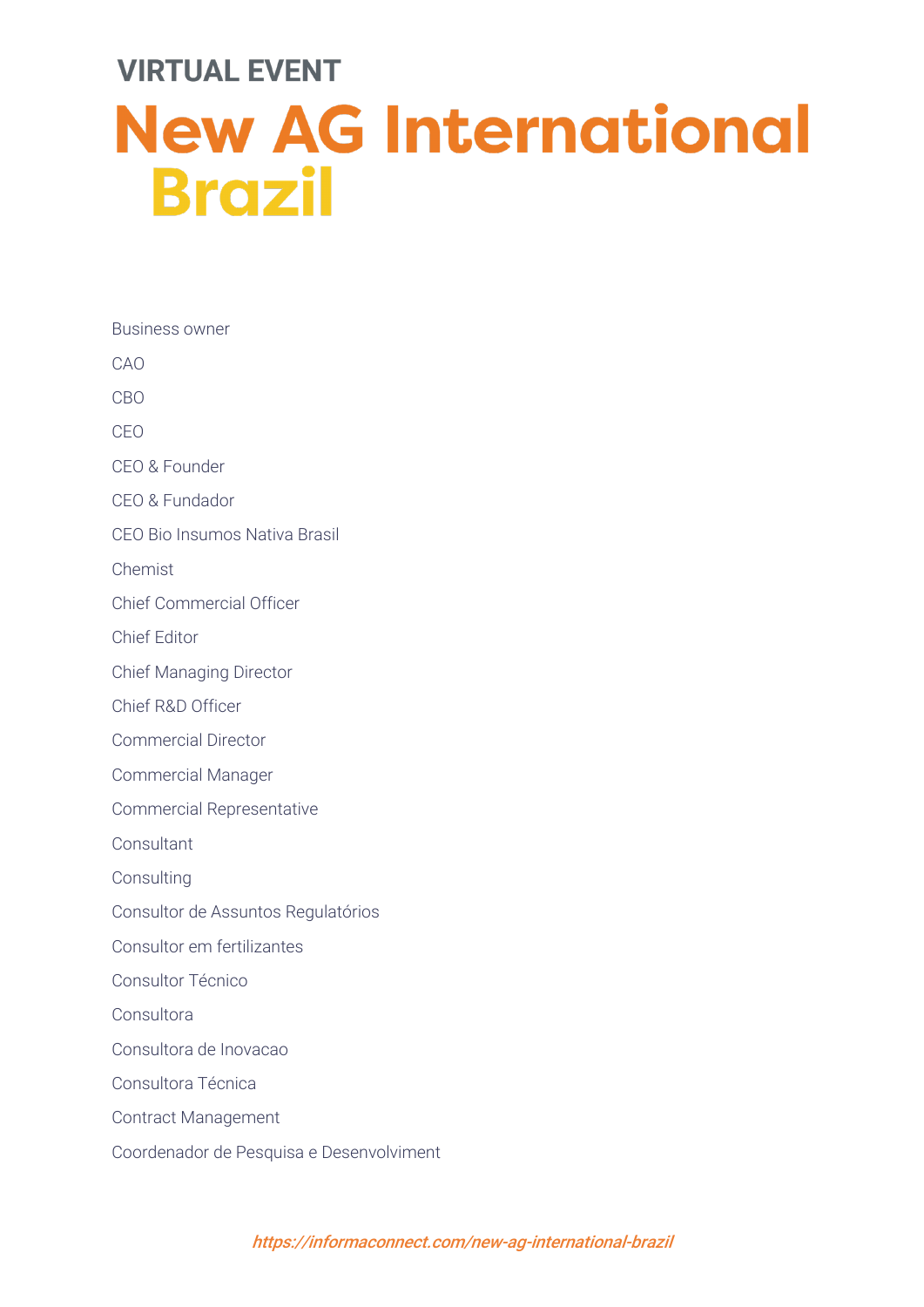Coordenadora de Comunicação e Eventos Country Manager Brazil

CRF marketing & portfolio manager

crop protection agronomist

CTO

Customer Relations Manager

DESENVOLVIMENTO DE MERCADO

**Designer** 

Development and Regulatory Head - Latin

Development Manager

Dir Comercial

Director

Director - Operations Brazil

Director Latin America & South Africa, Speciality Fertilizers

Director Specialty Sales, Brazil

Diretor de marketing

Diretor Geral

Diretor Tecnico

Eng Agronomo

Eng. Agronoma

Engenheiro Agrônomo

Engenheiro Agrônomo P&D

Engineer

Especialista em Parcerias Digitais Agro

Estagiária P&D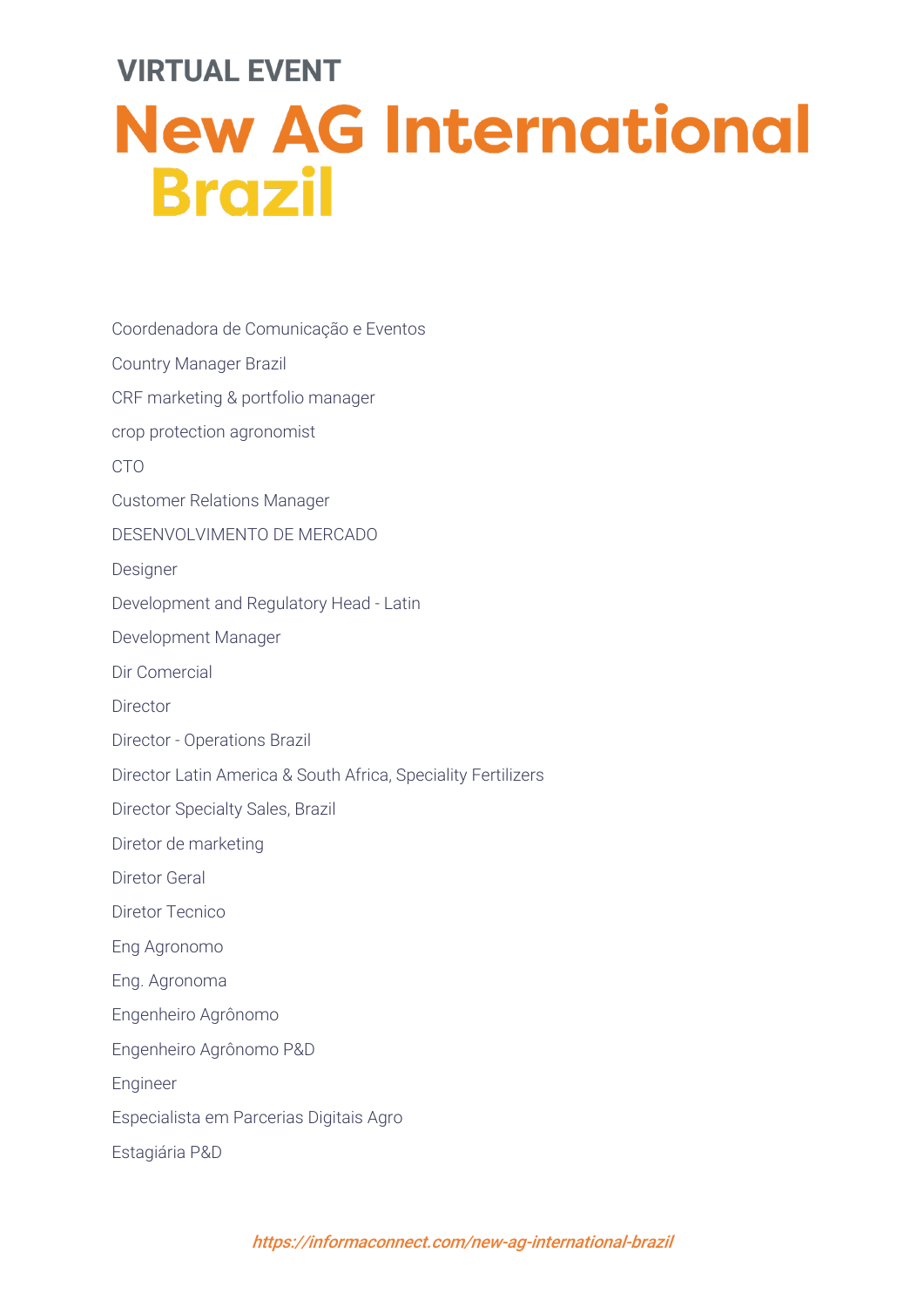| Estudante                                |
|------------------------------------------|
| Executive director                       |
| <b>Export Director</b>                   |
| <b>Export Manager</b>                    |
| Field Development Coordinator            |
| <b>Field Testing Manager</b>             |
| <b>Formulation Chemist</b>               |
| Founder - Consultora Técnica             |
| <b>Full Professor</b>                    |
| <b>General Director</b>                  |
| <b>General Manager</b>                   |
| General Manager, Brazil                  |
| Gerente                                  |
| Gerente Comercial                        |
| Gerente Comercial de Vendas Diretas      |
| Gerente Corporativo de Gestao            |
| Gerente de Asuntos Regulatorios y Propie |
| Gerente de Discovery P&D                 |
| Gerente de Investigación y Promoción Téc |
| Gerente de Vendas Institucionais / B2B m |
| Gerente Executivo                        |
| Gerente Industrial                       |
| Gerente P&D                              |
| Gerente Propriedade Intelectual          |
| Gerente Regulatorio                      |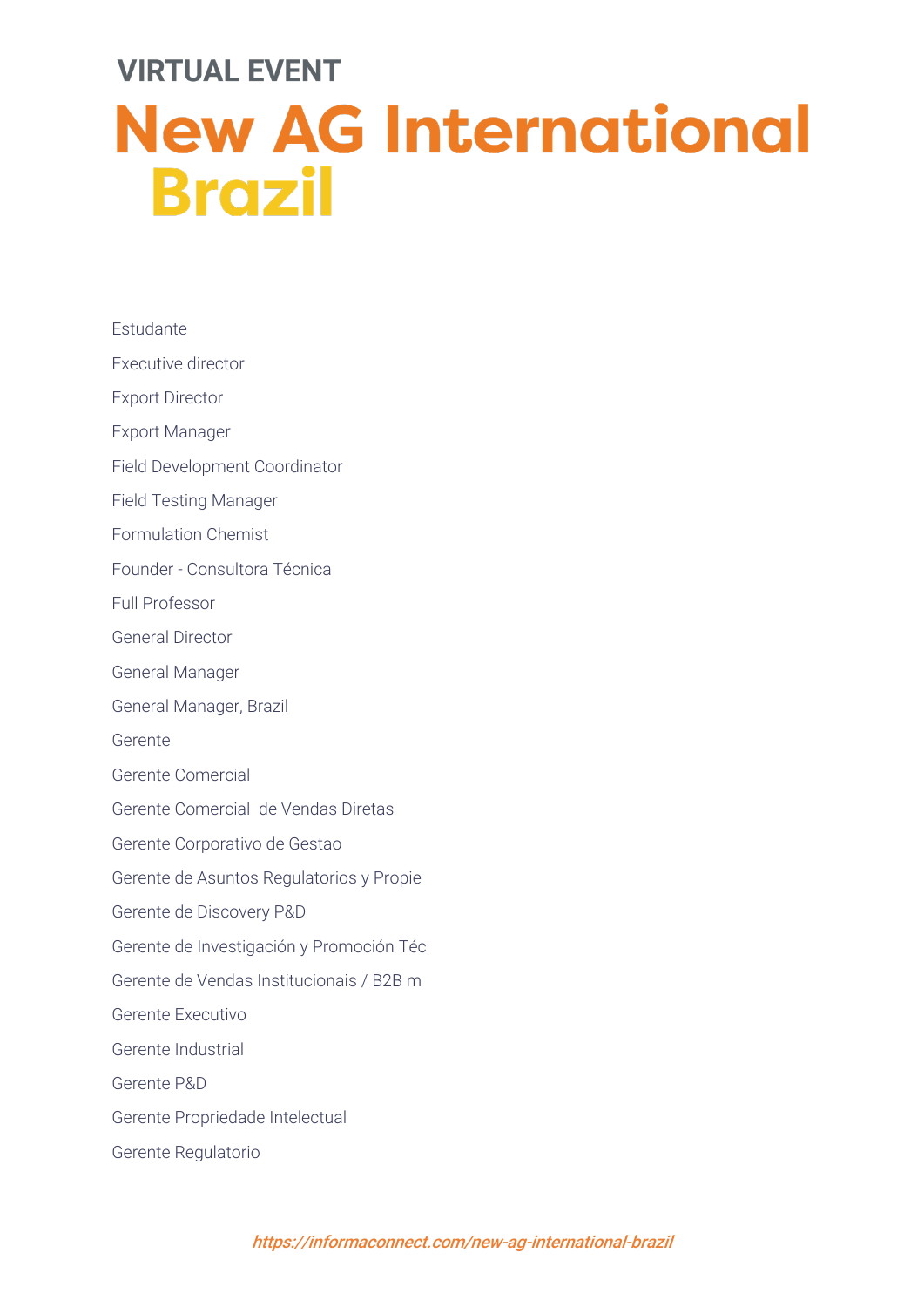Gestor de projeto Global Compliance Manager Global Key Account Manager Global Manager Global Marketing Manager Head Exports Head of RD Ing Agr Innovation Director Innovation Intern Innovative manager Innovative Product Development - Sector International Business Development Manag International Marketing and Project offi International Marketing Manager International Marketing Specialist International Product Manager CRF/SRF Invest deputy Junior Researcher Laboratory Analist LATAM Sales Account Manager Lider de laboratorio Lider de Negócios Brasil Main Manager Manager Regulatory South America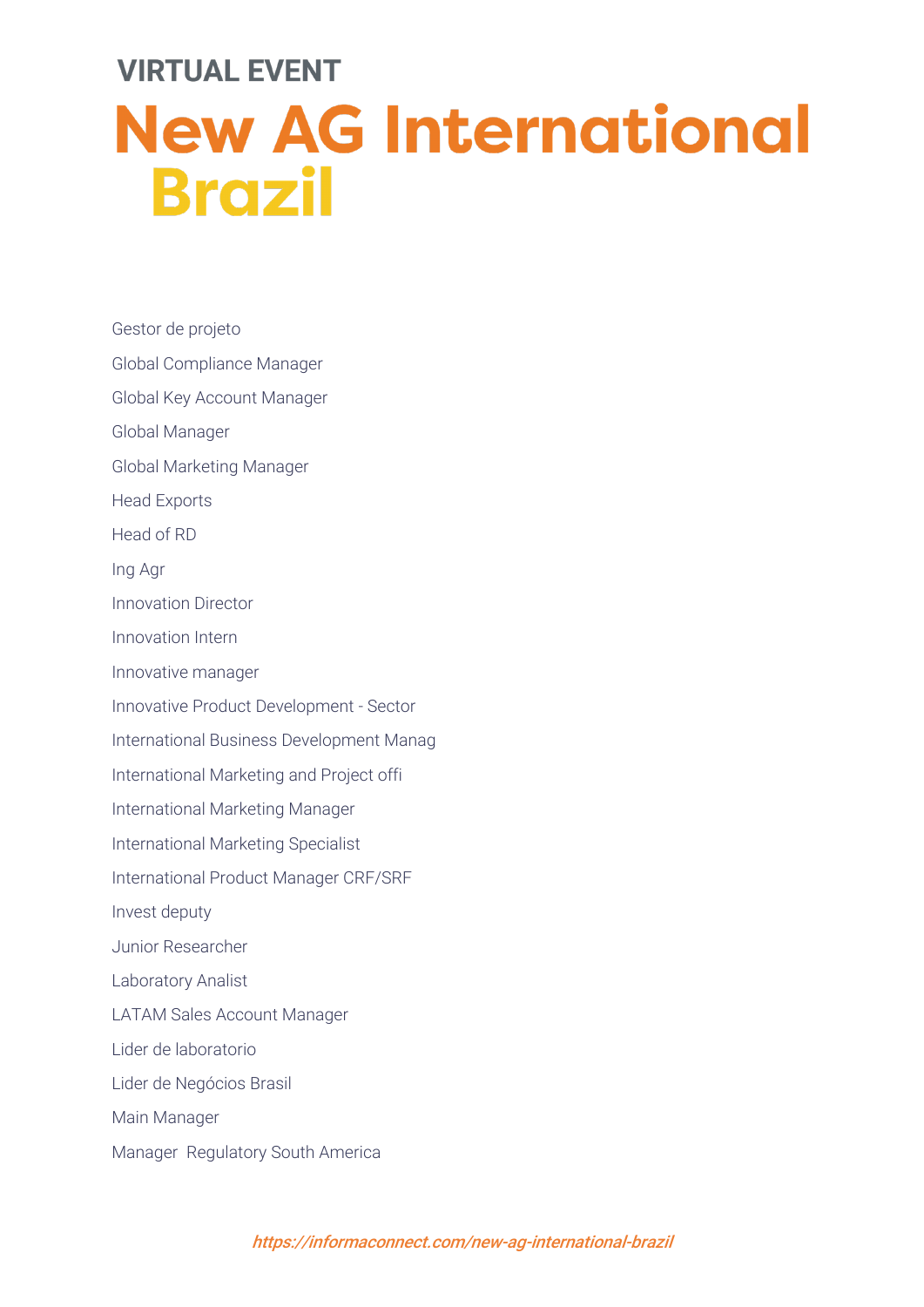- Manager Product Development Agrochemical
- Managing Director
- Managing Partner
- Market Analyst
- Market Developer
- Market Development
- Market Development Manager
- Marketing & Sales
- Marketing and Development Manager
- Marketing and Development Manager
- Marketing Assistant
- Marketing coordinator
- Marketing Development Supervisor
- Marketing Director
- Marketing Manager
- Master of Science
- Master Researcher
- Master science
- Microbiologist
- Microbiology Researcher
- New Business Development
- Owner
- P&D
- Partner
- Partner Consultant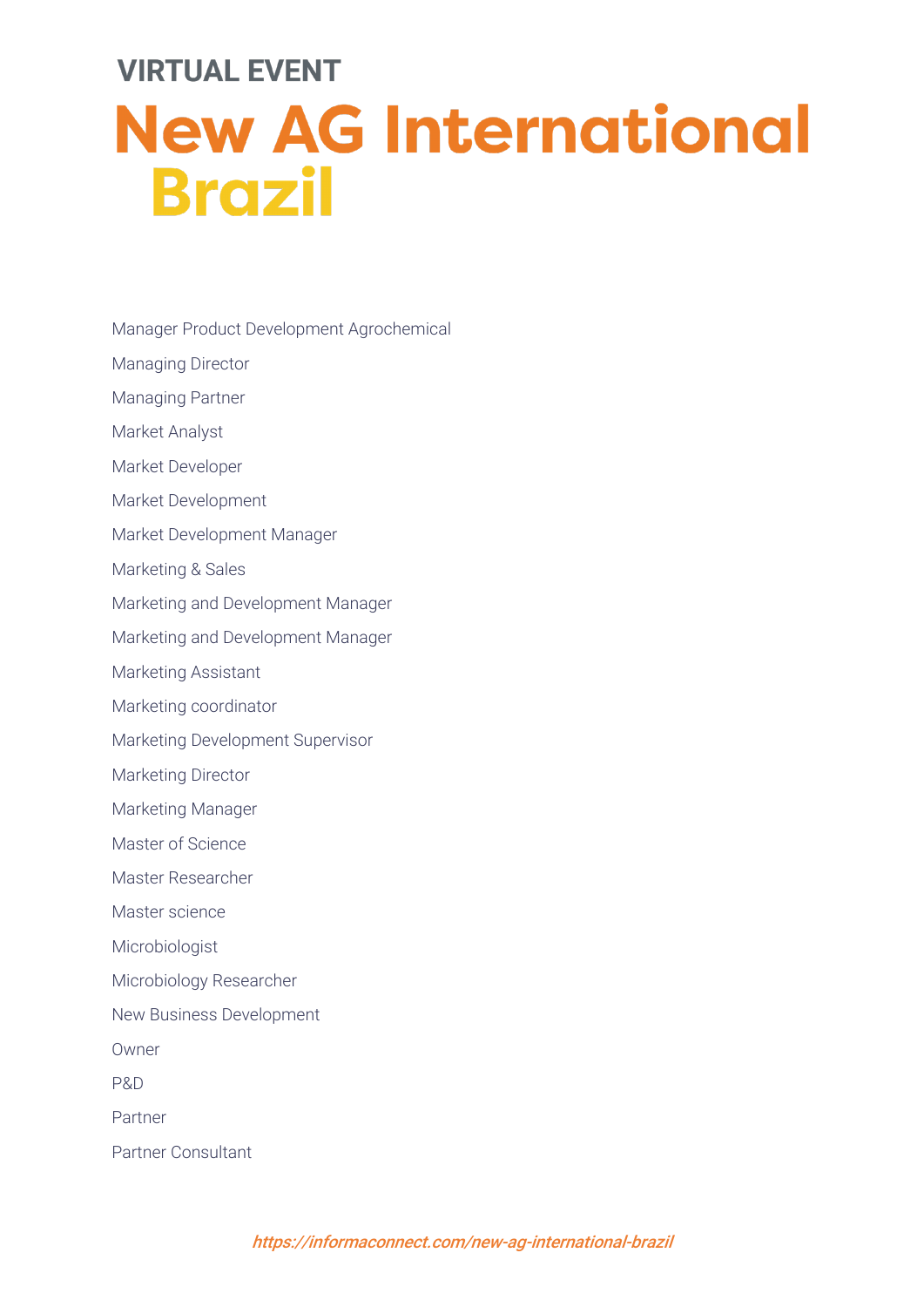| PD&Sales                                 |
|------------------------------------------|
| Pesquisador                              |
| Pesquisador Científico                   |
| Pesquisadora                             |
| PhD                                      |
| <b>PhD Student</b>                       |
| <b>Phytosanitary Records</b>             |
| Plant breeder                            |
| <b>Plant nutrition Product Manager</b>   |
| <b>Plant Sciences Professor</b>          |
| <b>PMJ</b>                               |
| Portfolio and Business Development Manag |
| Postdoc                                  |
| President                                |
| President / CEO                          |
| <b>President Director</b>                |
| Presidente do Conselho Deliberativo      |
| Presidente LATAM                         |
| Press office                             |
| <b>Private Consultent</b>                |
| Product Development Lead                 |
| Product Development Manager              |
| Product Manager                          |
| <b>Product Manager Biostimulants</b>     |
| <b>Production Manager</b>                |
|                                          |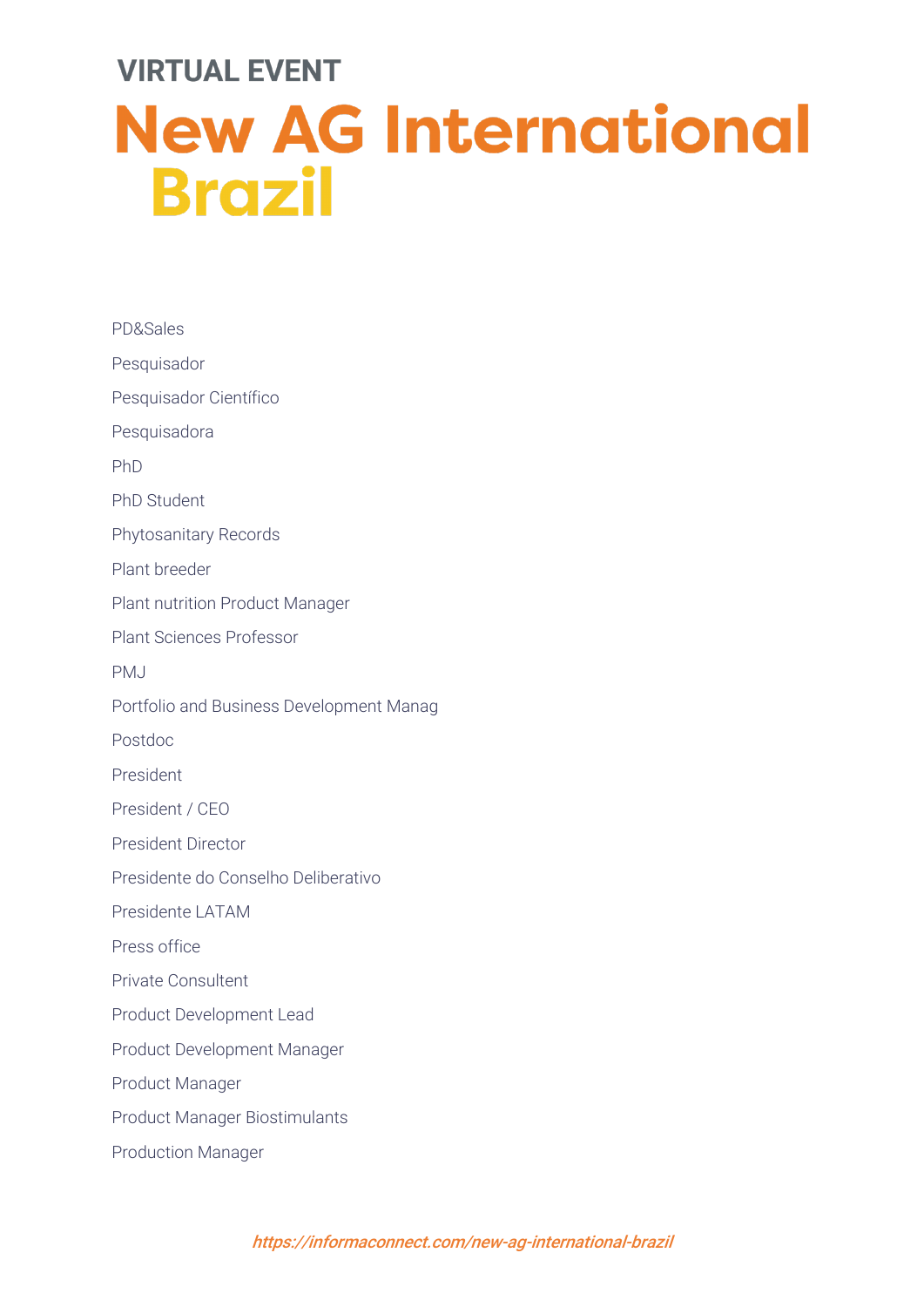Profesora/investigadora Professor Professor Associado Professor universitário Professor-Researcher Program Scientist Biostimulants & Biocon Project Engineer R&D Project Manager Proprietário R and D Engineer R&D R&D Analyst R&D and QC Manager R&D Coordinator R&D Director R&D Lab Manager R&D Manager R&D Project Engineer R&D Specialist R&D-Associate Researcher Regional Biostimulant Manager - LatAm Regional R&D and Regulatory Director Lat Registration Manager Regulatory Official Regulatory Affair Coordinator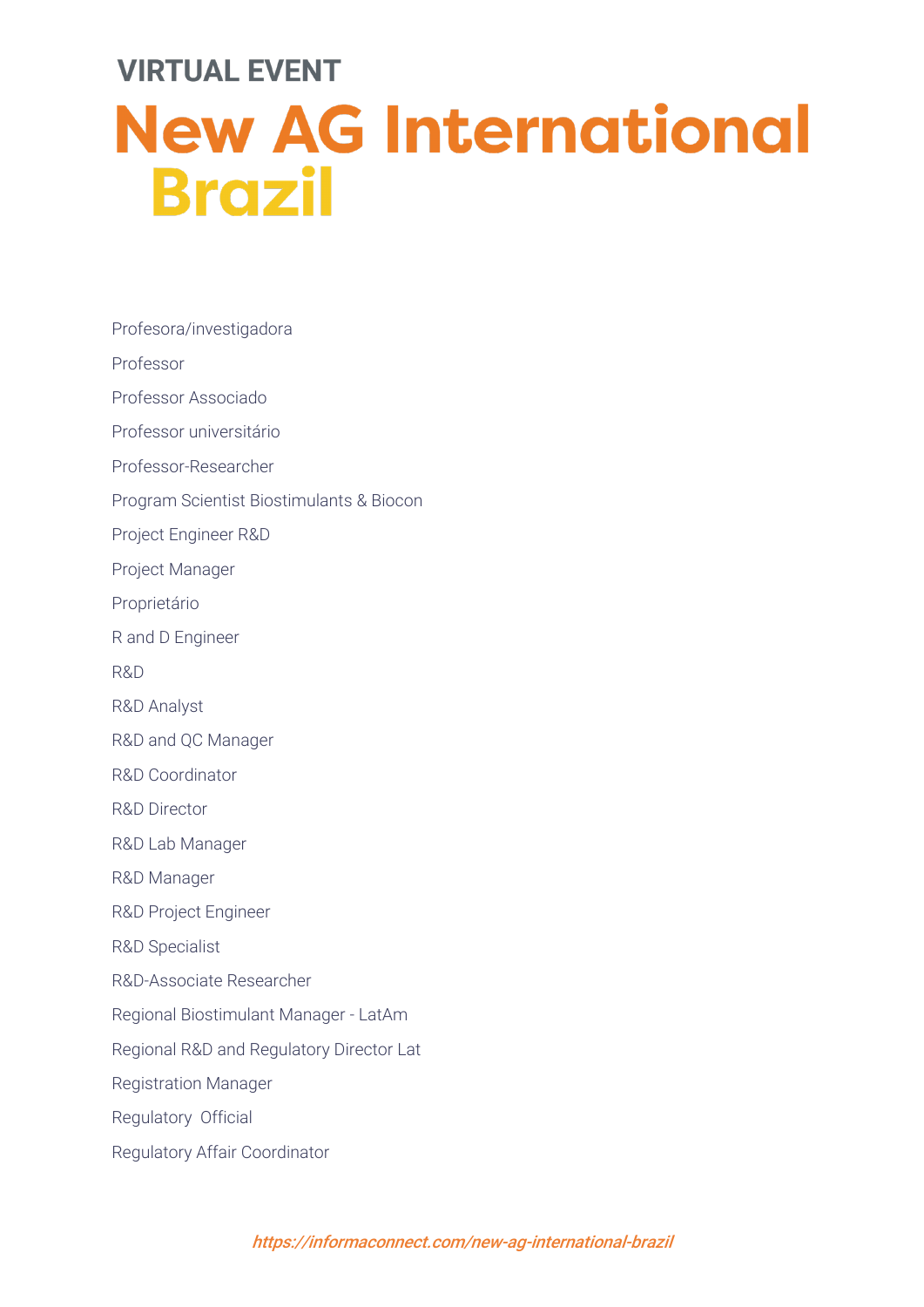Regulatory Affair Manager

- Regulatory Affair Specialist
- Regulatory Affairs
- Regulatory Affairs Analyst
- Regulatory Affairs Assistant
- Regulatory Affairs Coordinator
- Regulatory Affairs Manager
- Regulatory Affairs Manger
- Regulatory Affairs Responsible
- Regulatory Affairs Specialist
- Regulatory affairs, LATAM
- Regulatory Analyst
- Regulatory coordinator
- Regulatory Director
- Regulatory Manager
- Regulatory Officer
- Regulatory specialist and product dvpt
- Representative
- Researcher
- Research
- Research & Development Manager
- RESEARCH AND DEVELOPMENT
- Research assistant
- Research Assistant (Entomology)
- Research coordinator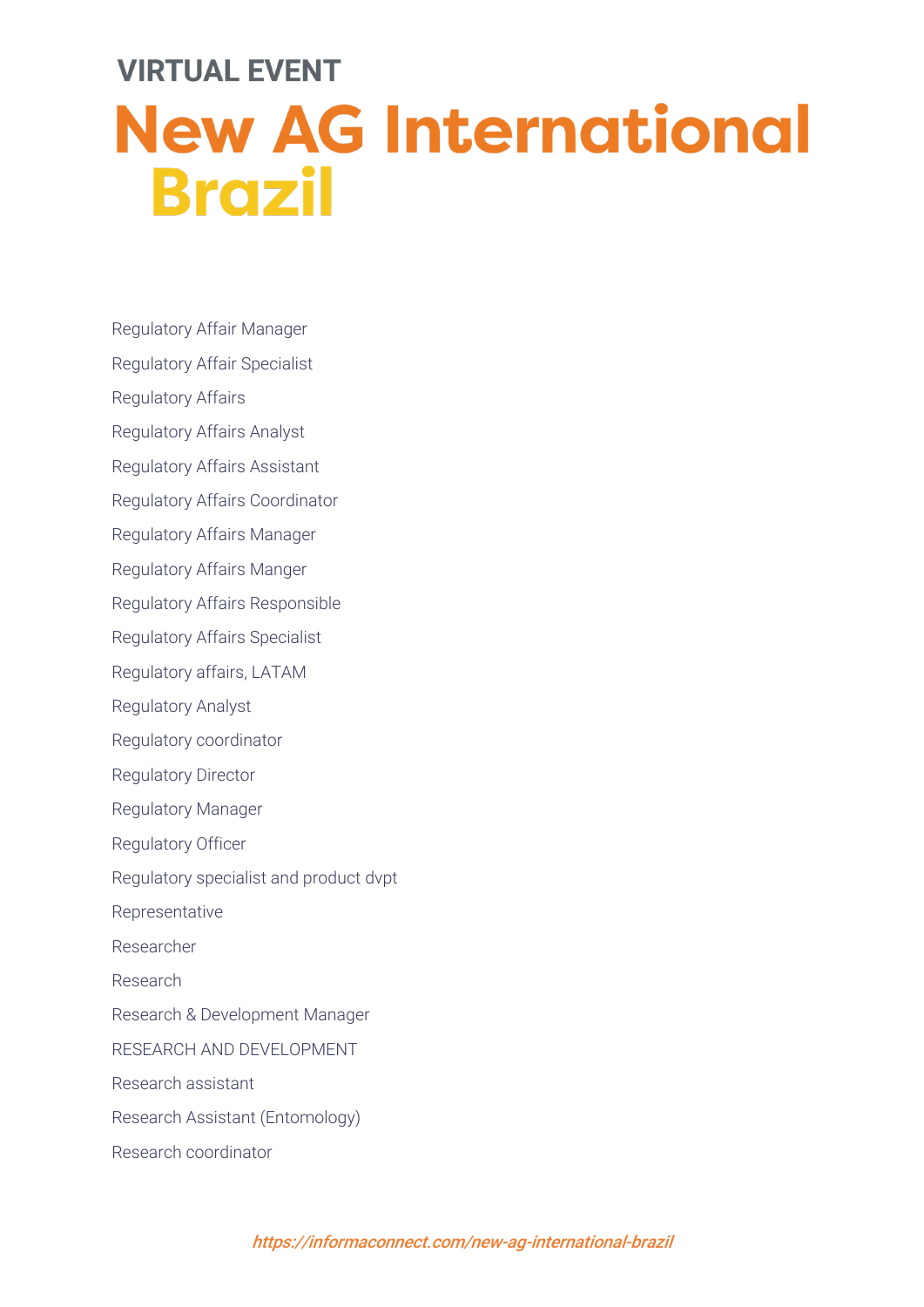Researcher Msc. Sales Sales & Technical Representative LATAM Sales Coordinator Sales Manager Sales Supervisor SALES VP Scientific Researcher **SCIENTIST** Secretario Executivo Senior Business Development Manager Senior Executive - International Busines Senior Manager-International registratio Senior Manager Senior Product Manager Senior Project Engineer Senior Regulatory Affairs Manager Sócio Socio - Director Specialty Product Manager Sr Agronomist Latin America and South Africa Sr. Strategic Marketing Manager Student Supervisor Supervisor de Vendas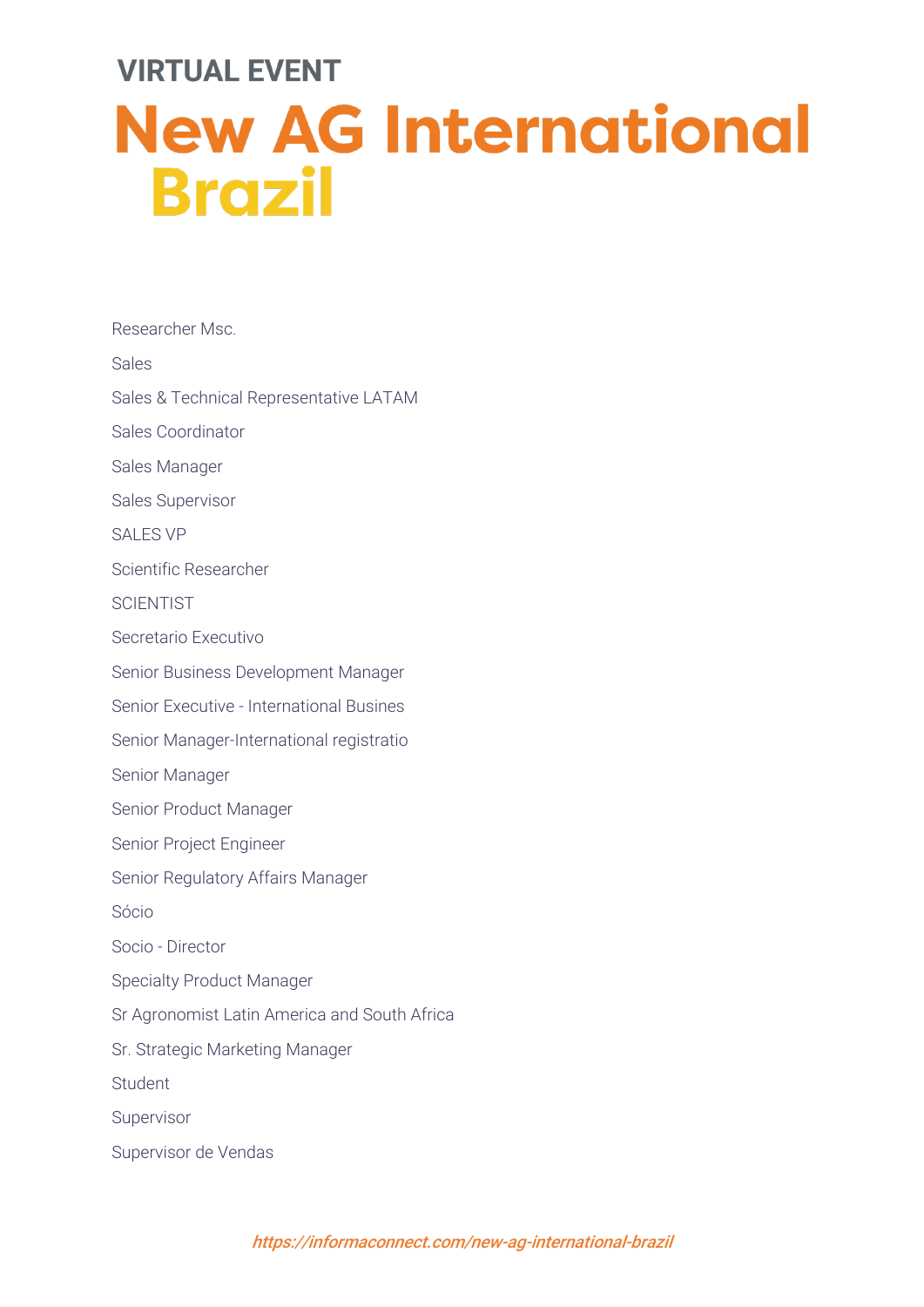- Team Leader Application Technology
- Team Leader Technical Sales N Mgmt
- Technical Advisor
- Technical and Regulatory Affairs
- Technical Assistant
- Technical coordinator
- Technical Development Manager
- Technical Manager
- Technical Manager Perú
- Technical Supervisor
- Technical Support
- **Technician**
- **Technologist**
- Trade Analyst
- Trading Director
- Vendedora Interna
- Vice-Presidente do Conselho Deliberativo da Abisolo
- VP International Sales & Development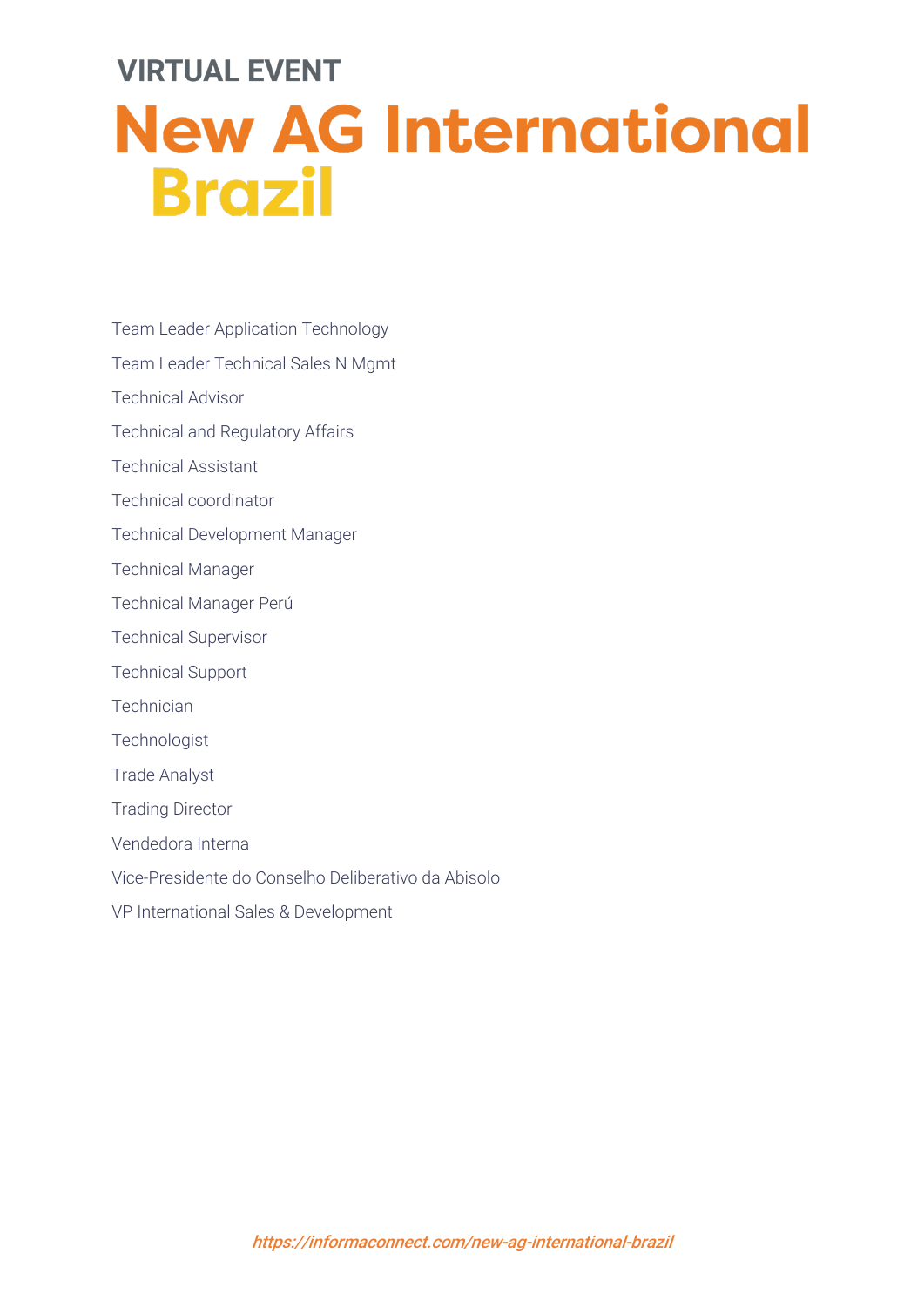#### $\triangleright$  LIST OF PARTICIPATING COMPANIES

| 3M Experimentação Agrícola |
|----------------------------|
| ABC BIO                    |
| <b>ABC Organics LLC</b>    |
| Abisolo                    |
| Adama                      |
| Adama Chile SA             |
| ADN ADELANTE SAS           |
| <b>Adubos Real</b>         |
| <b>Advanced Nutrients</b>  |
| Afrikelp-USA               |
| Agência GUIA-SE            |
| Agrauxine                  |
| Agrauxine by Lesaffre      |
| Agrex do Brasil SA         |
| Agribusiness in Brazil     |
| Agricola Terra             |
| AgriConsult Latam          |
| Agricula Ouro Verde        |
| Agrislar                   |
| AgriThority                |
| Agrivalle                  |
| Agroconsult                |
| Agrocube                   |
|                            |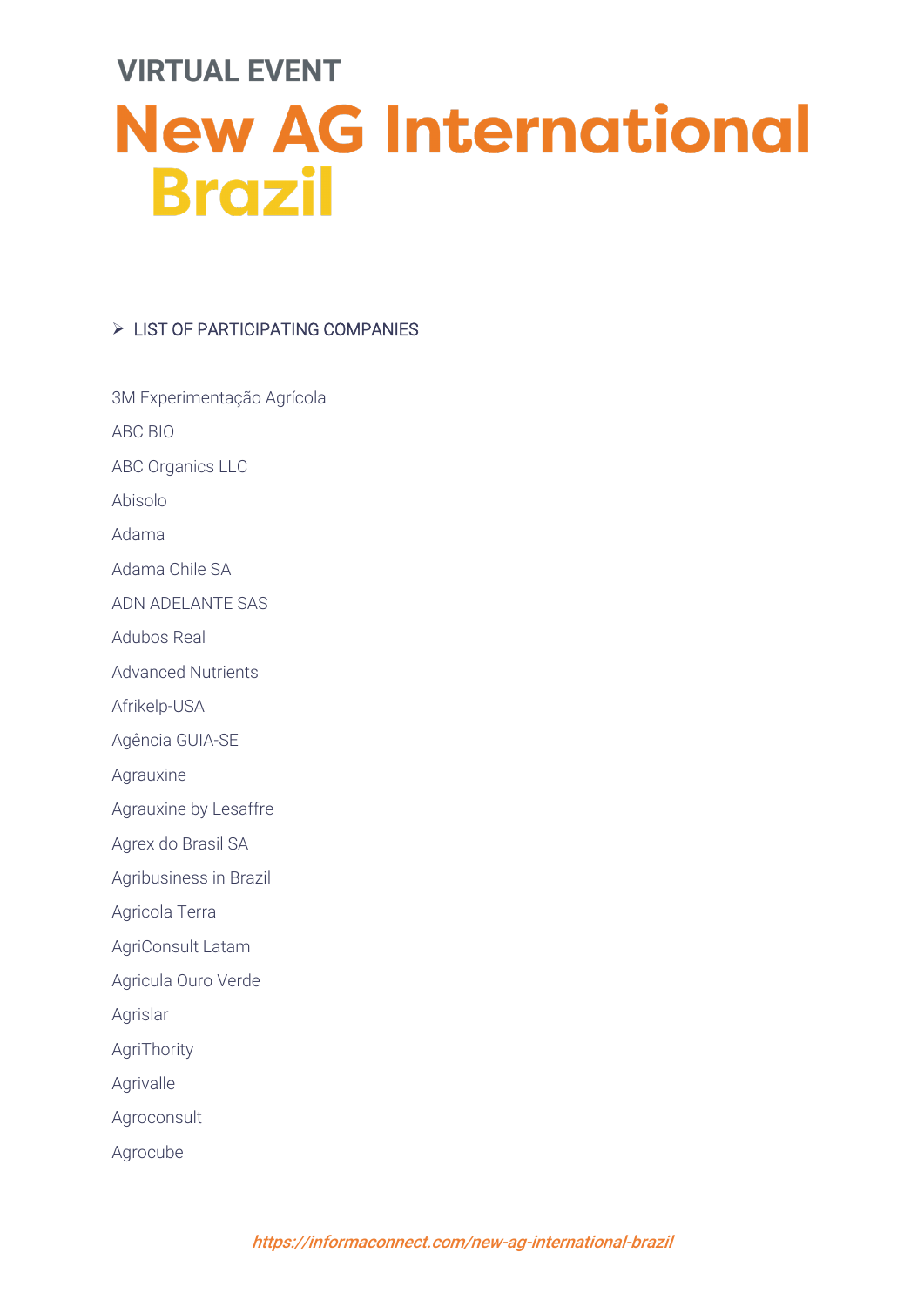Agroenzymas AGROLOGY SA AGRONUTRITION Agrosavia AGROSAVIA - Corporación Colombiana Agtec Innovations Pvt Ltd AgXpert Agrosolutions **AlgaEnergy** Alltech Alltech Crop Science ALUMA Consult AMOEBA AMVAC AMVAC do Brasil ANASAC SACI Anna unnas Anuvia Plant Nutrients Aqua do Brasil Autônomo Ballagro Agro Tecnologia **BASE** BASF SA BASF SE Bayer Bidhan Chandra Krishi Viswavidalaya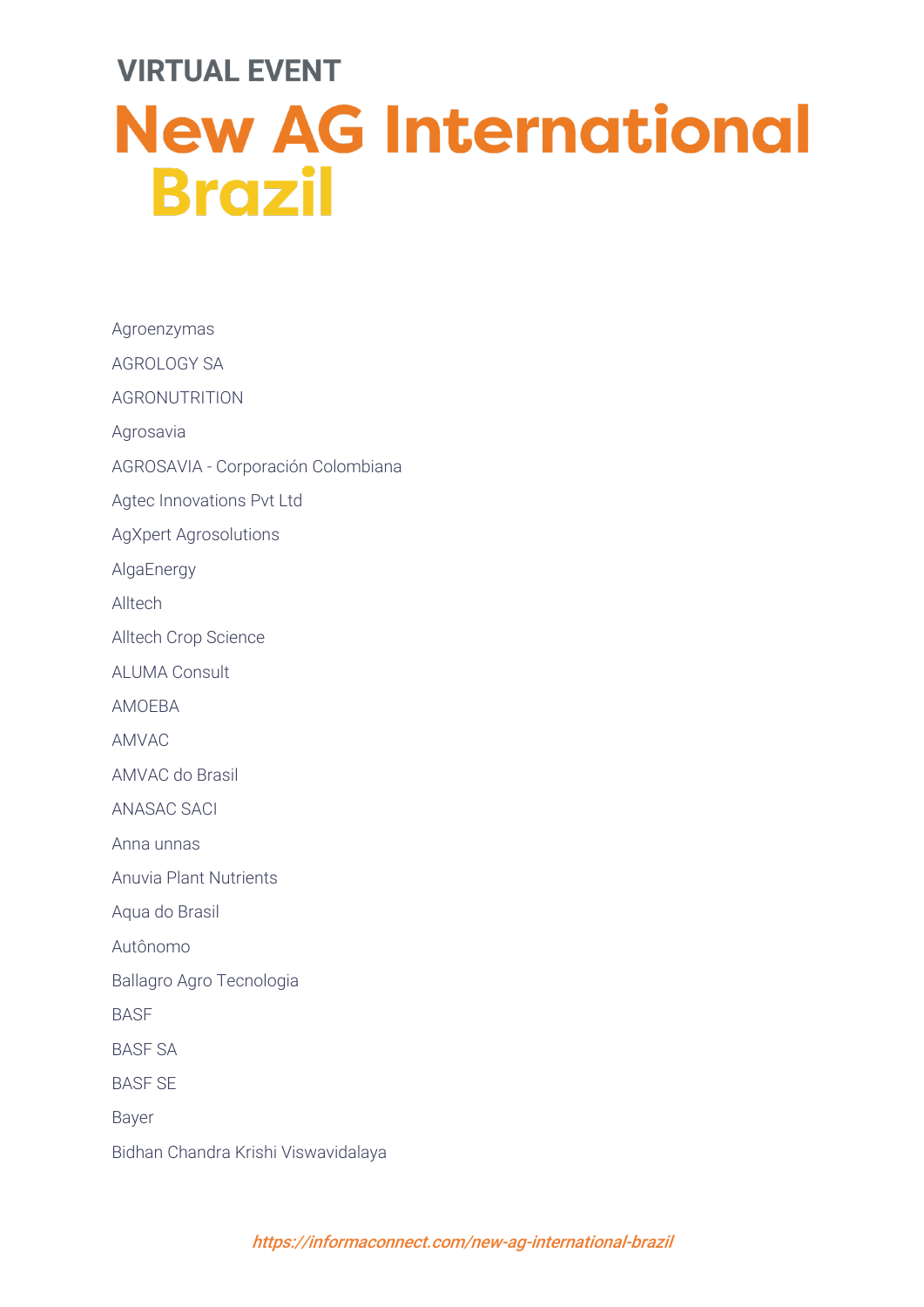BIDHAN CHANDRA KRISHI VISWAVIDYALAY Bio Bio Controle Ltda Bio Insumos Nativa SpA Biobest Biobest Canada bio-ferm GmbH BIOIBERICA Bioibérica SAU BiologyWorks Bionat Solução Biológicas Ltda BIOQUALITA Biotrop Blink Strategies BPC Brandon Bioscience BVL Vida Fertilizantes Café Brasil Fertilizantes CAMPOFERT SAS CCAB CENA/USP Center for Nuclear Energy Certis Europe Certis USA Cesis ltd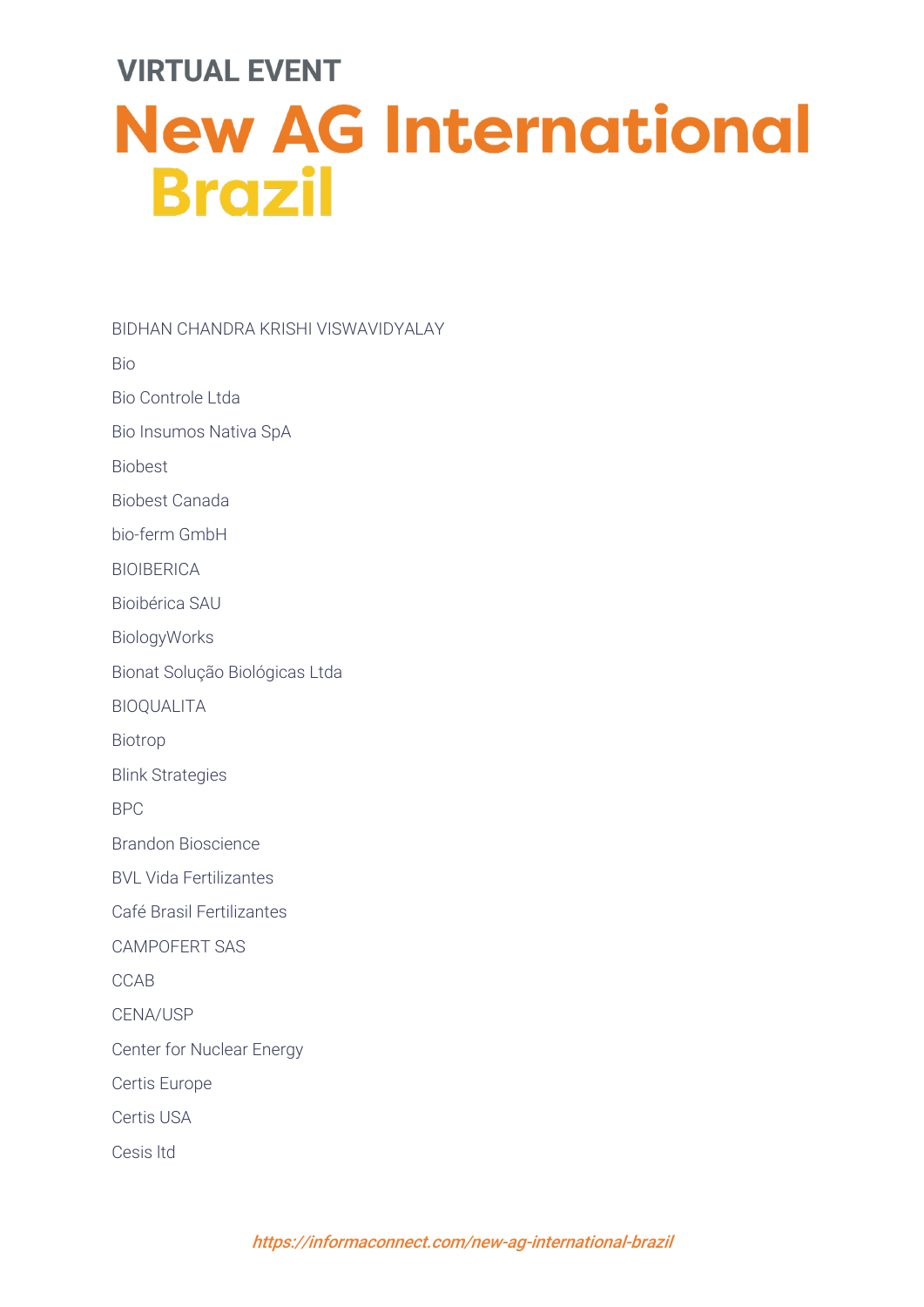| Chemie S.A.                       |
|-----------------------------------|
| <b>Chronos Biofertilizantes</b>   |
| <b>CISBAY</b>                     |
| Cisbay do Brasil                  |
| Clariant                          |
| clavespa                          |
| <b>Comercial Terra Insumos</b>    |
| Comnagro                          |
| Compania Cibeles S A              |
| <b>Compass Minerals</b>           |
| Compass Minerals América do Sul   |
| <b>COMPO EXPERT</b>               |
| COMPO EXPERT BRASIL FERTILIZANTES |
| Compo Expert GmbH                 |
| Corbion                           |
| Corteva agriscience               |
| Croda Europe Ltd                  |
| CROP CARE HOLDINGS S.A.           |
| CropCare                          |
| CropLife Brasil                   |
| CropSolutions                     |
| Cross Link Gowan Brasil           |
| Dannemann Siemsen                 |
| <b>DBV Brothers</b>               |
| De Sangosse Agroquimica Ltda      |
|                                   |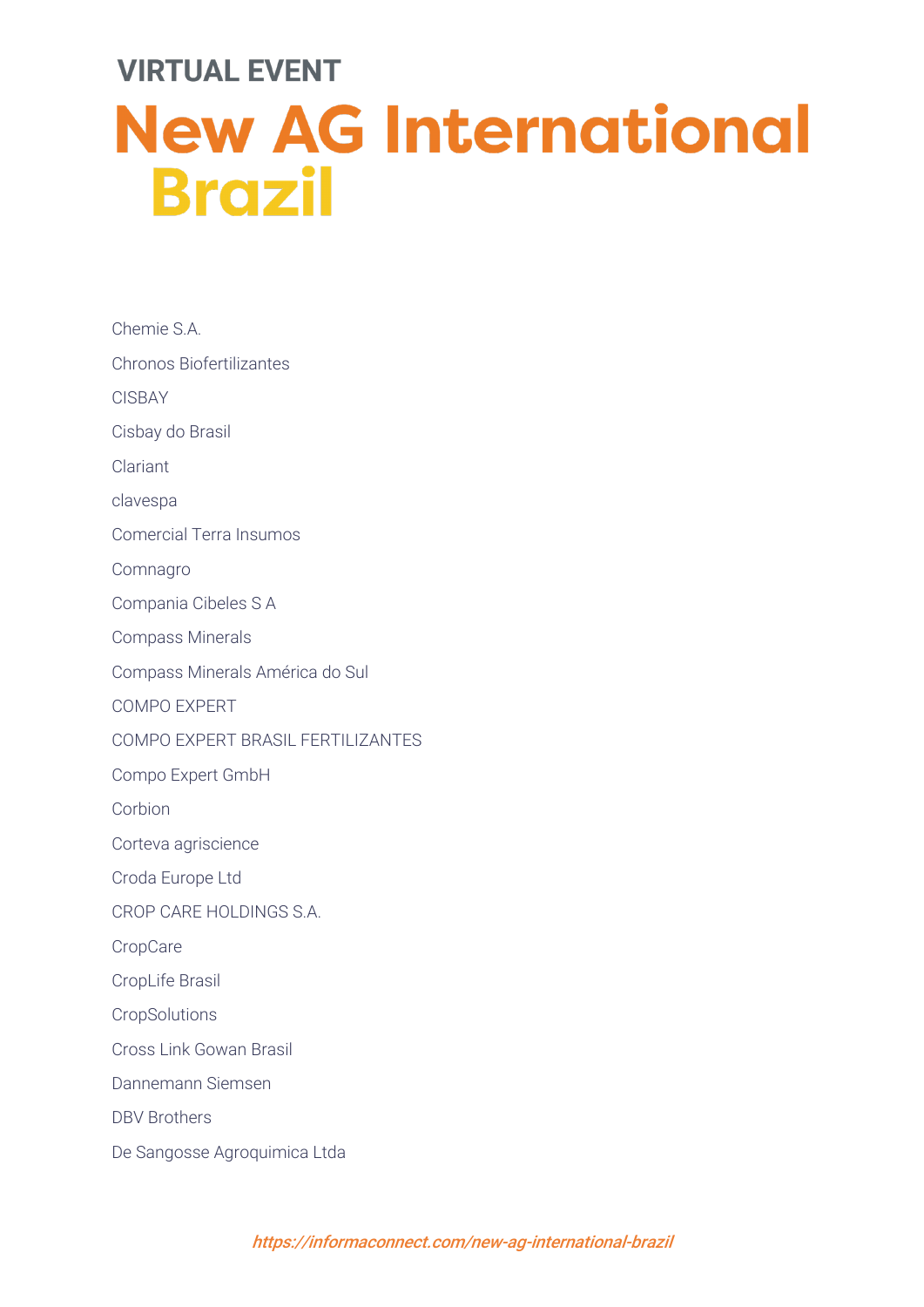Disagro DISAGRO de Guatemala S.A. Dudutech E. Bovi Soluções Biotecnológicas Ecofertilizing Ecofol AD Efrat Segal BD Elkem Silicones Embrapa Embrapa Cenargen EPDA UPL Ercom Agrícola ESALQ- USP ESALQ/USP Estudante EUROCHEM Eurofins Biodiagnostics Evonik Argentina EVONIK Brasil LTDA Federal University of Lavras Ferti Technologies Figueiredo e Santos Sociedade de Fine Americas Inc Flanders Investment & Trade FMC Corporation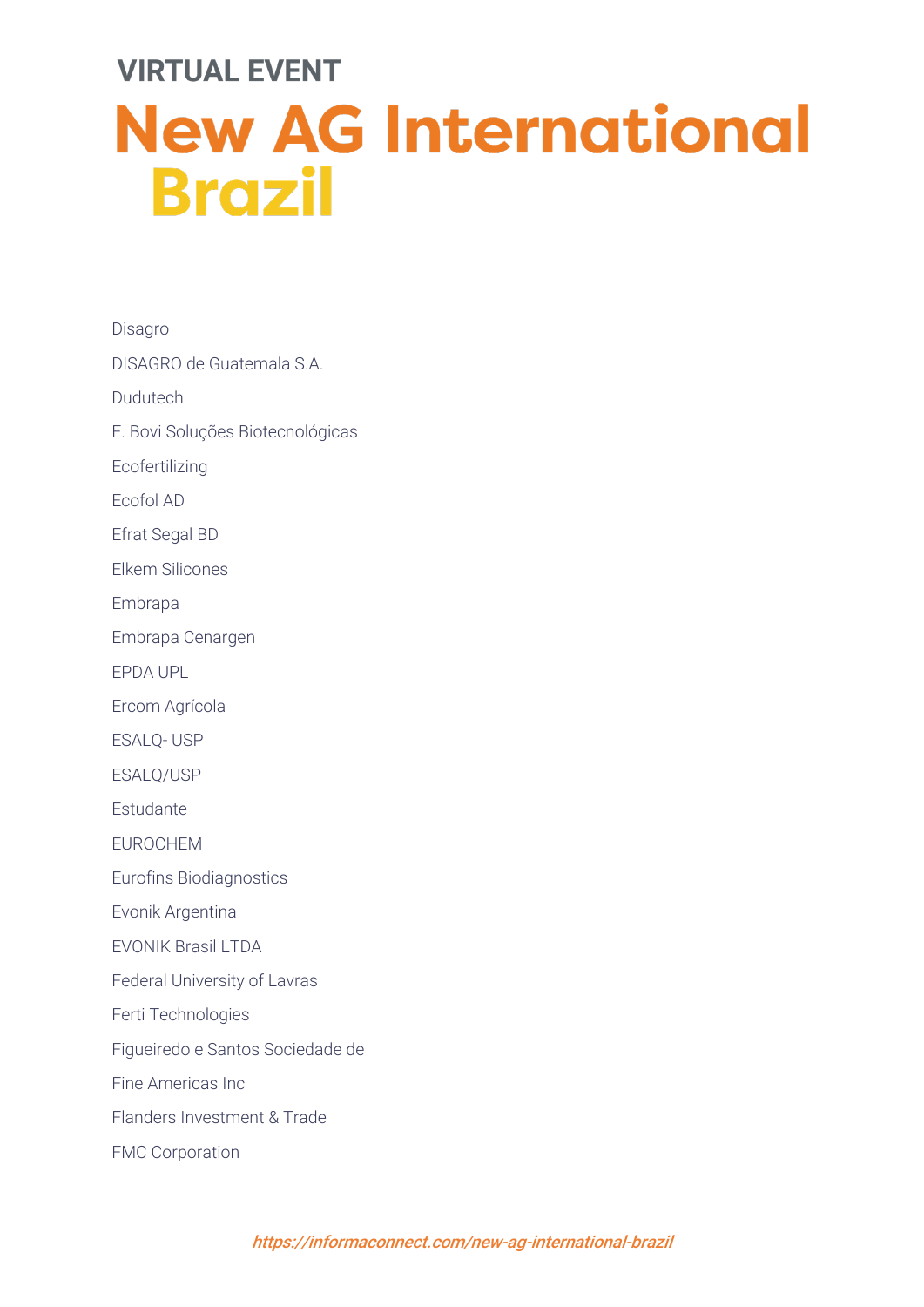| Foligrin S A                        |
|-------------------------------------|
| Fonseca Consultoria                 |
| Freelance                           |
| <b>G9 Blue Titan Capital</b>        |
| Geolife Agritech India Private Ltd  |
| Georg August University             |
| Georg August University of Göttinge |
| Gowan                               |
| Gowan Company                       |
| <b>Gowan Crop Protection</b>        |
| Grupo Agrotecnología SL             |
| Grupo FLOSS                         |
| Grupo Vittia                        |
| Guyana Sugar Corporation            |
| Haifa Brasil                        |
| Haifa Chemicals RSA                 |
| Haifa Group                         |
| Haifa South America                 |
| Harmony Ecotech Private Limited     |
| <b>HA-VAG BIO</b>                   |
| <b>HAYASHIBARA</b>                  |
| Helena Agri                         |
| Heliopotasse                        |
| <b>Helm AG</b>                      |
| HELM ANDINA S.A.S                   |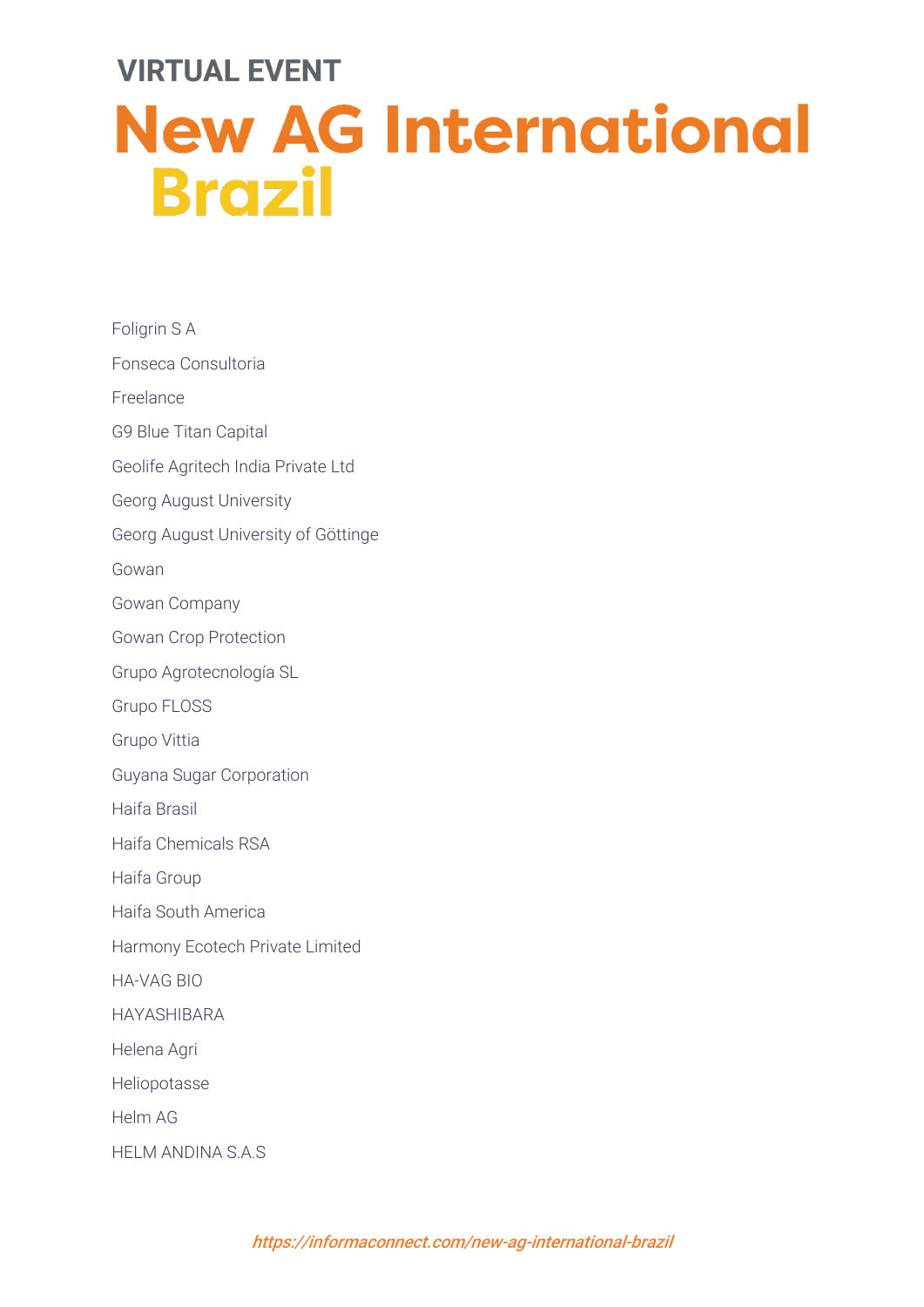| Home                                |
|-------------------------------------|
| ICL                                 |
| <b>ICL Brasil</b>                   |
| <b>ICL GROUP</b>                    |
| <b>ICL Group</b>                    |
| <b>ICL-SF Brazil</b>                |
| <b>IDAI Nature</b>                  |
| Idainature do Brasil                |
| <b>IFTM</b>                         |
| <b>Iharabras</b>                    |
| <b>IISER Bhopal</b>                 |
| imatch                              |
| <b>IMCD</b>                         |
| Independent                         |
| Indigo Ag                           |
| Indorama Eleme Fertilizer and Chemi |
| Indorama Eleme Fertilizer Chemical  |
| Informa                             |
| Innovak Global                      |
| <b>Innovative Plant Nutrition</b>   |
| <b>INSECTICIDE INDIA LIMITED</b>    |
| Institute of Applied Ecology CAS    |
| Institute of science nagpur         |
| Instituto Agronomico                |
| Instituto Biológico                 |
|                                     |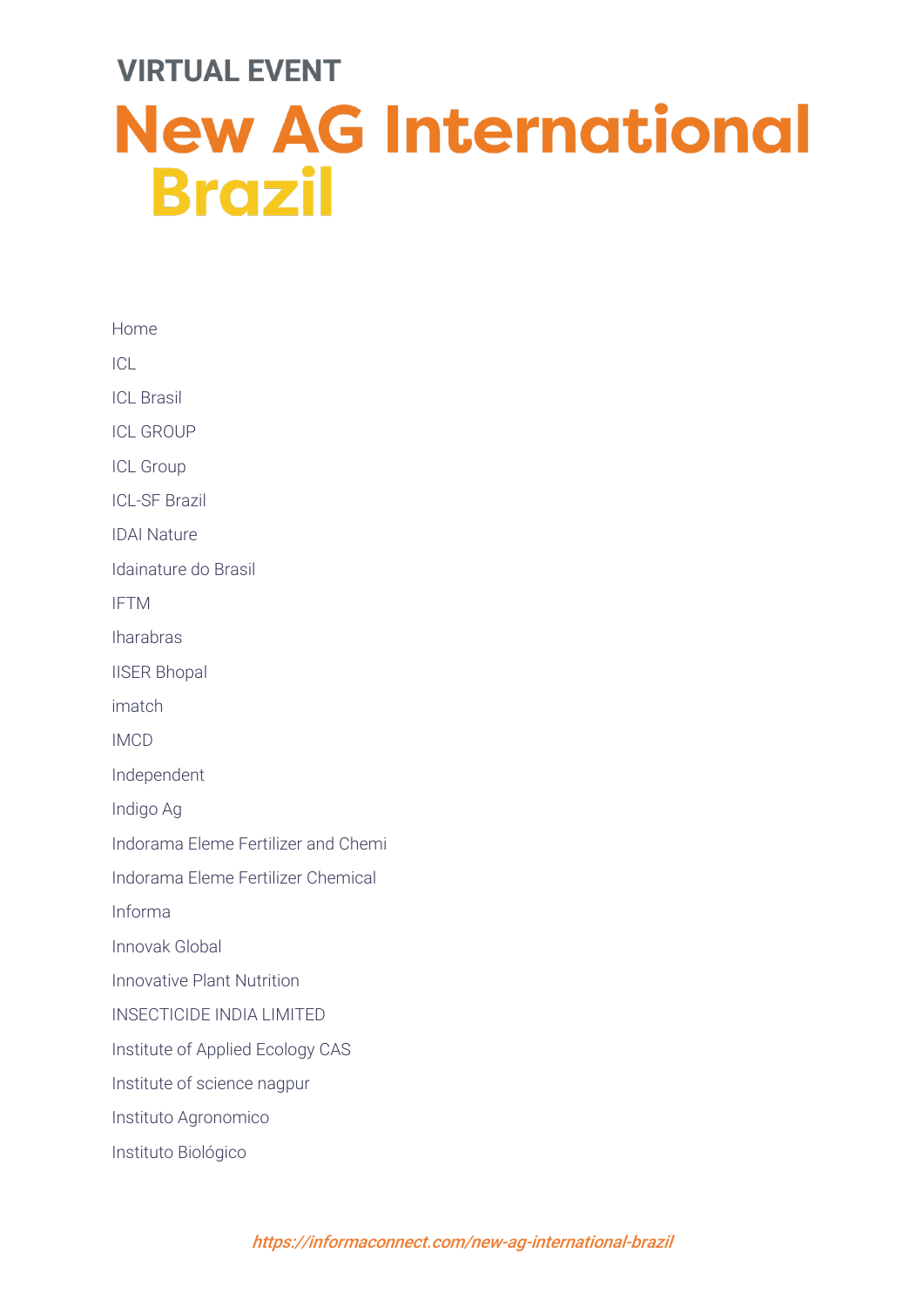INTERMAG IPL ISCA ISCA INC Isca Technologias Isca Techonologies J.R. Simplot Company JMM Consultoria K+S Minerals and Agriculture GmbH Karunya Institute of Technology Karunya Institute of Technology and Kemitel KeyGene Keygene NV Keytrade Brasil Fertilizantes Kimberlit Agrociências Klad Agro Koch Agronomic Services Koch Agronomic Services, LLC. Koppert Koppert Biological Systems Laboratorios CKC Argentina Lallemand Lallemand Plant Care Lamberti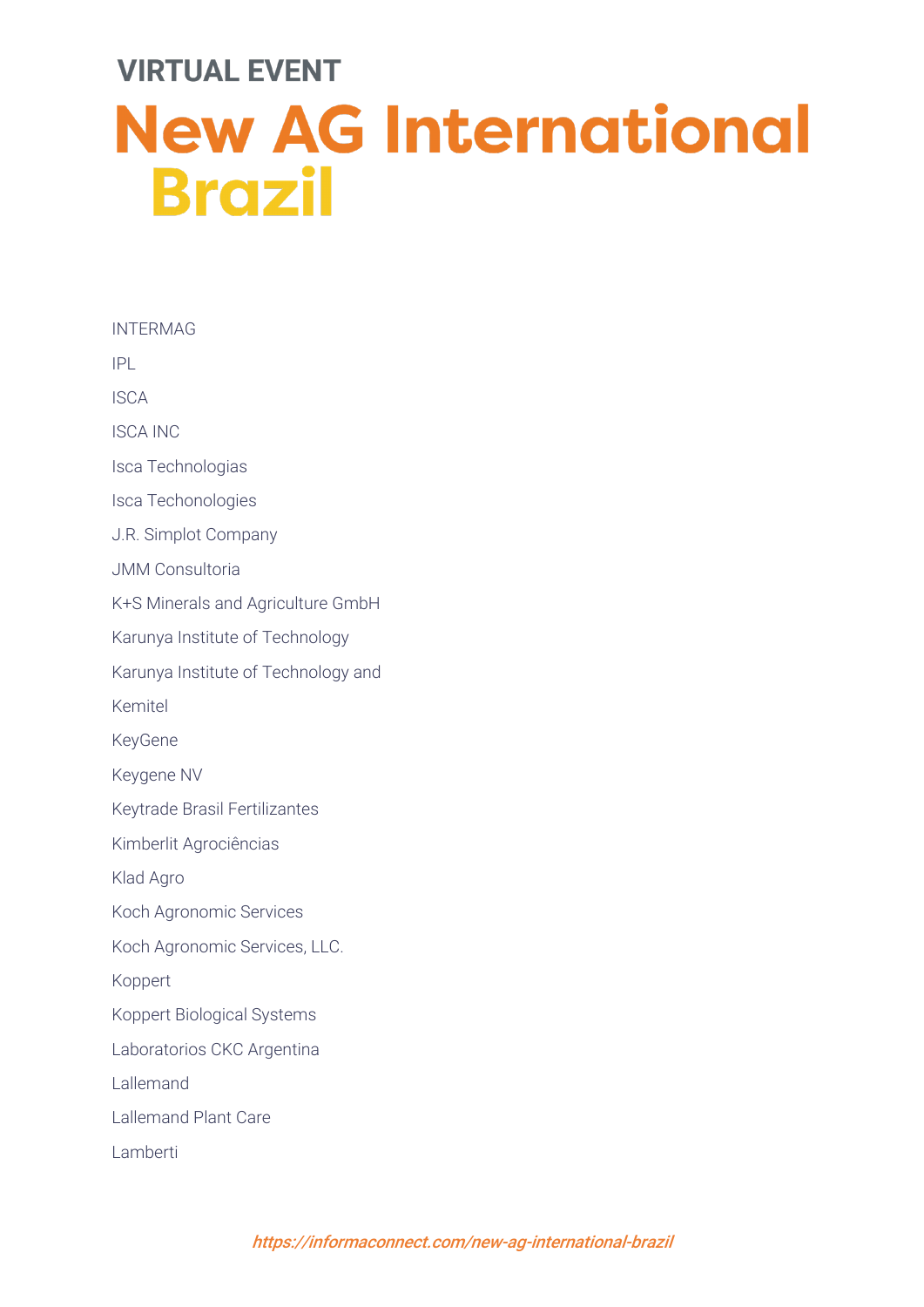Lasem Lima Álvares da Silva ltda LLC Company BTU-CENTER Lovochemie M2 Asset Strategies Inc Malkuth Consult Manel cervera MAPA Margato Planejamento e Consuloria Marrone Bio Innovations Marubeni America Corporation Marubeni Corporation MF Consulting MLP Vision Biotech SL Mosaic Fertlizantes NA NAGASE DO BRASIL National agricultural research cen NATURQUIM SA New AG International Nova Agricula Novozymes OCP SA Omnia Brasil Omya International AG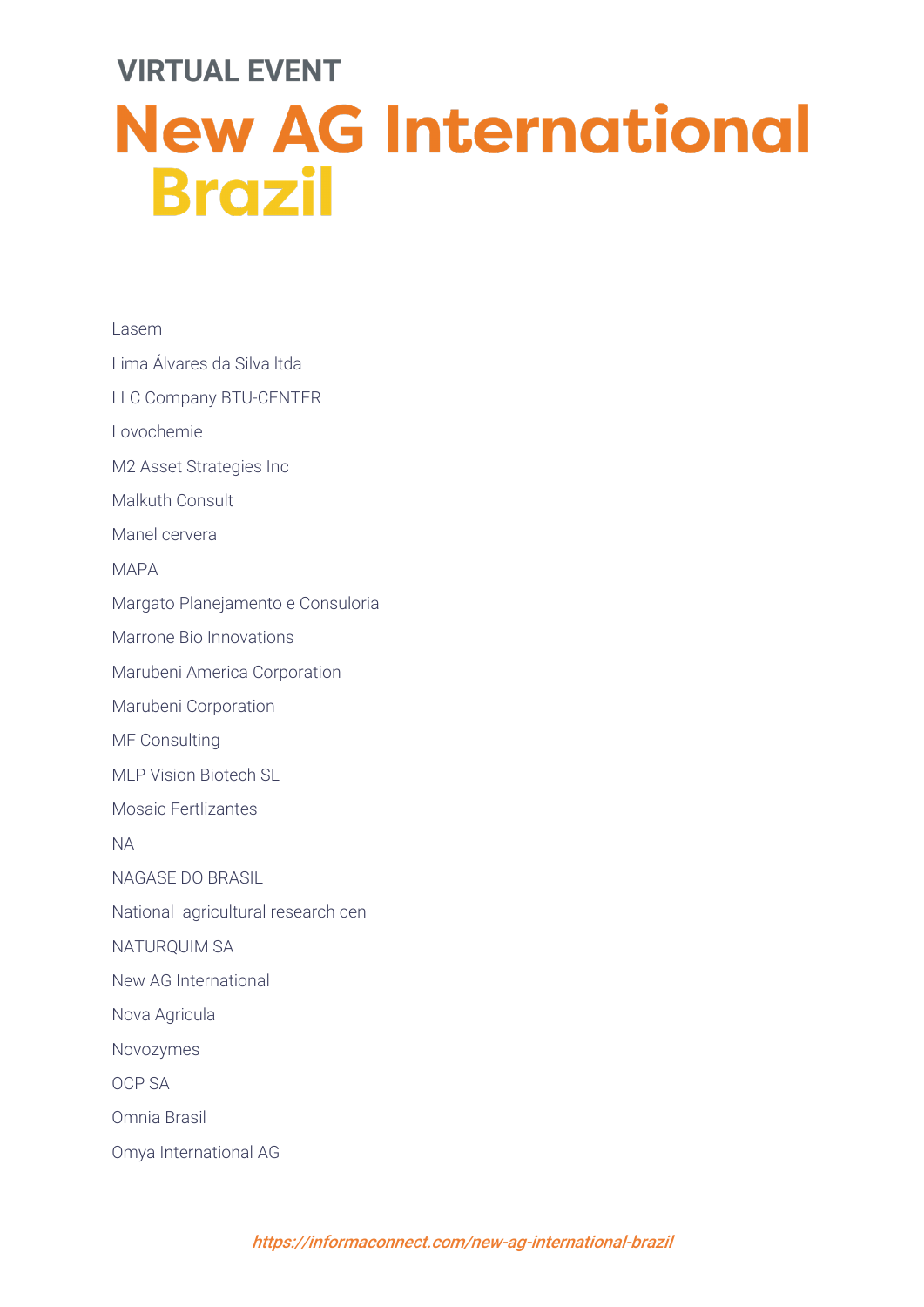**Optionline** Oro Agri Oro Agri International Oroagri Brasil OXITENO paraforest consultants Particular Patagonia Biotecnologia SA Phospholutions Plant Health Care Insumos Agricolas PlantArcBio Plant-Ditech Ltd Plantec PTA Ltda PNM INTERNACIONAL Pranatech Private ProFarm Brasil PROFARM DO BRASIL **PROMISOL** Provivi Provivi do Brasil Serviços Agrícola Provivi Inc PSW S.A PURELINE SEEDS Rammbioganar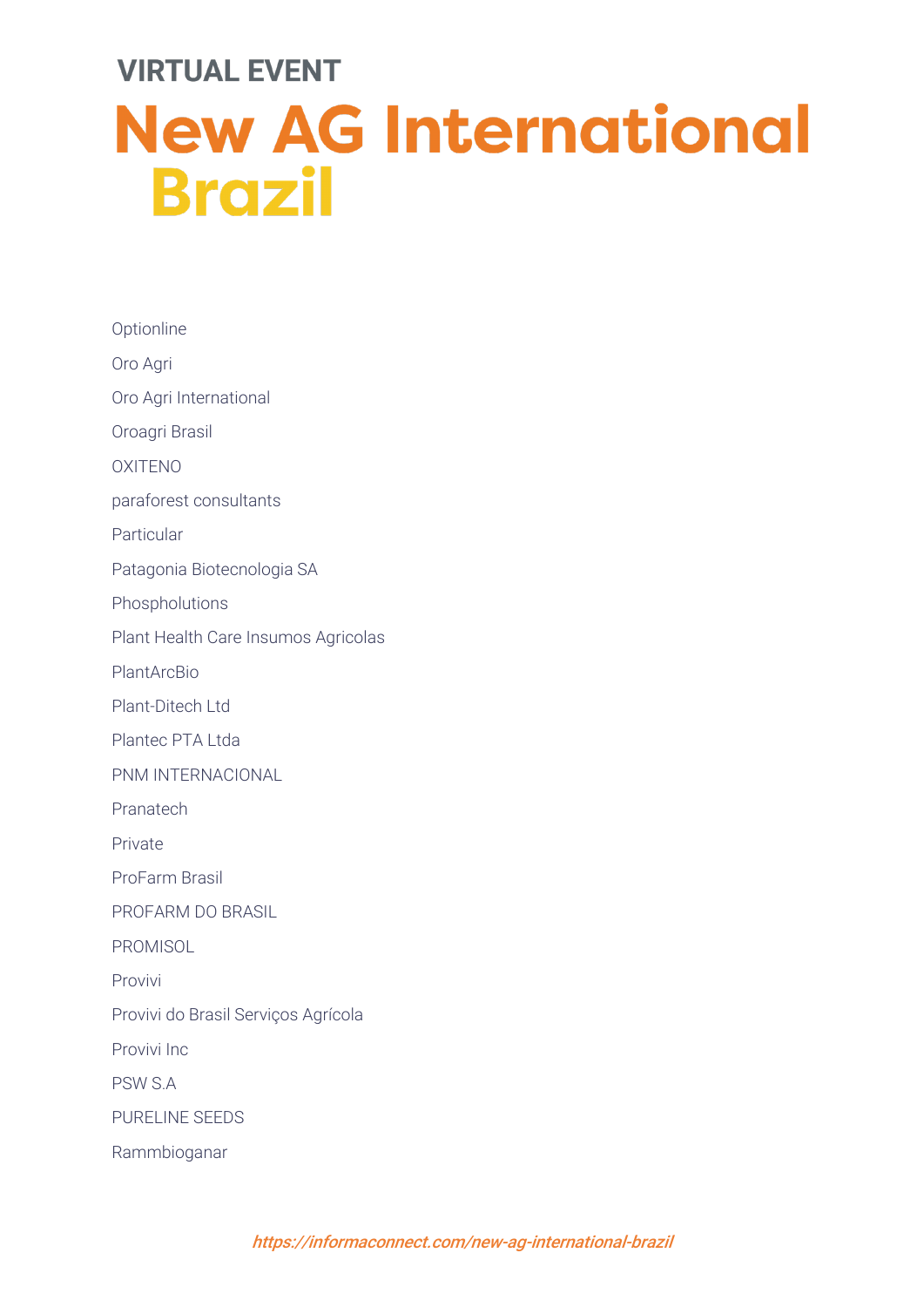Red Surcos Red Surcos S A Red Surcos SA Reimex Rhodia Rhodia - Solvay Rhodia (Solvay Group) **Rigrantec** Rigrantec Tecnologias para sementes Rizobacter Argentina S.A. Rizobacter Argentina SA Rizobacter do Brasil Ltda SABIC Sagra Sahyadri Farmer's Producer Co ltd Sasol Chemicals USA LLC Sasol Performance Chemicals SAVIOLIFF Sebik Sensient Global Bionutrients Sensient Technology Seqens Servicio Fito sanitario del Estado Servicio Fitosanitario del Estado SICIT GROUP SPA (ITALY)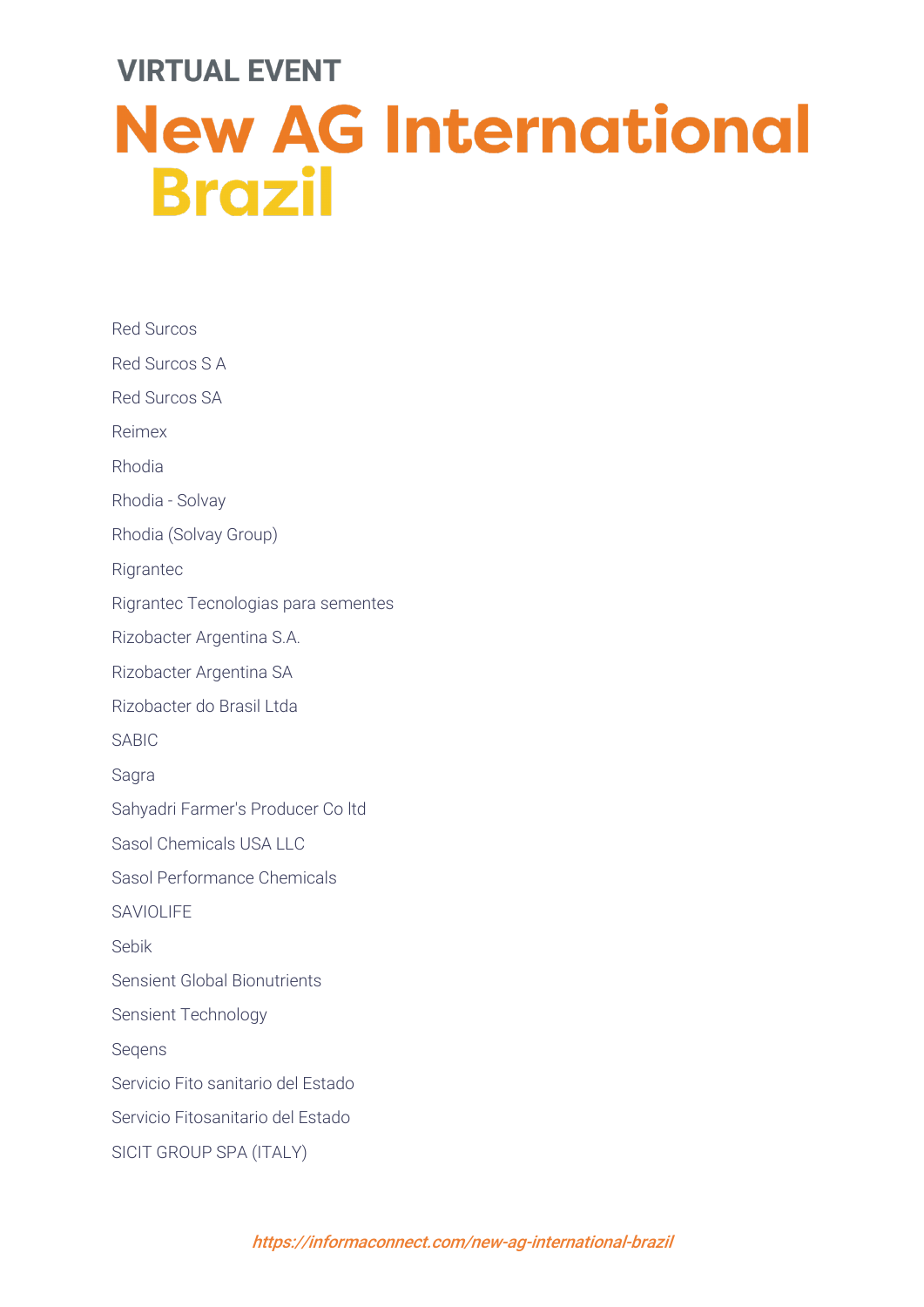Sipcam Nichino SKYVIV COMPANY LTD Society of Actuaries Solvay SQM VITAS BRASIL **Stamicarbon** Staphyt Staphyt Agro Brasil Consultoria Ltd Stoller Stoller do Brasil Sumitomo Chemical Sumitomo Chemical do Brasil Sumitomo Chemical do Brasil Repres Summit agro Sun Global Chemicals Services S L Superbac Superbac Biotechnology Solutions S Syngenta Crop Protection Syntech Research Costa Rica Tarazona TBIO CROP SCIENCE Tecsoagri Tessenderlo Kerley Inc The Robert H Smith Faculty of Agriculture, Food and Environment TKI -- NovaSource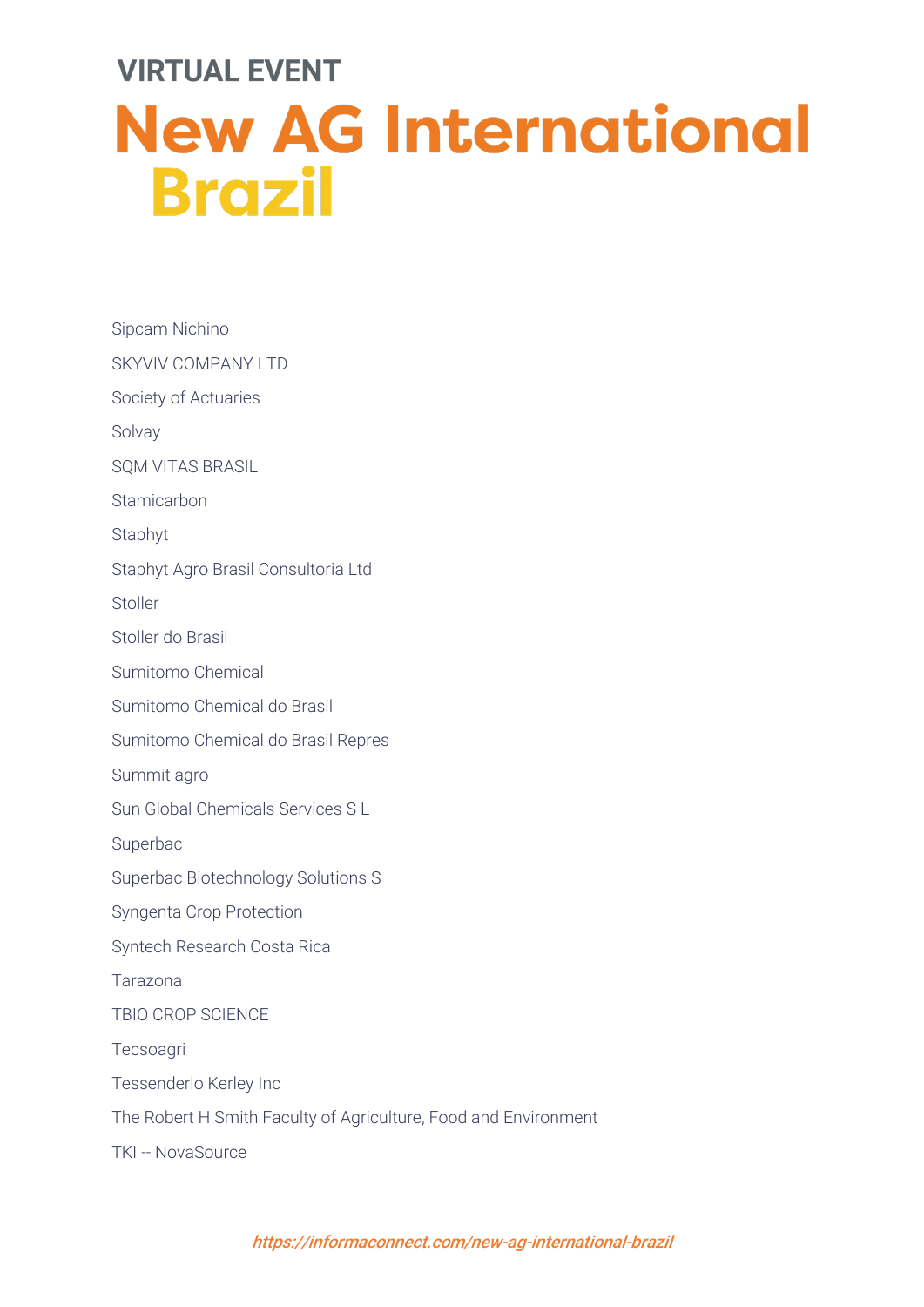TNN Capital TNS Nanotechnology UC Davis Chile UEG UFLA UFV UFV Unemployed Unicamp union agro ltda Univ Estaudal De Maringa Universidad Central de Venezuela Universidad Central Venezuela Universidad Nacional Agraria La Mol Universidad UTE Universidade Estadual de Ponta Gros Universidade Federal de Goiás UNIVERSIDADE FEDERAL DE SANTA CATAR Universidade Federal de Vicosa Universidade Federal do Pampa (UNIP Universitas Gadjah Mada Université Côte DAzur University of California Davis Chil University of Ghent University of São Paulo